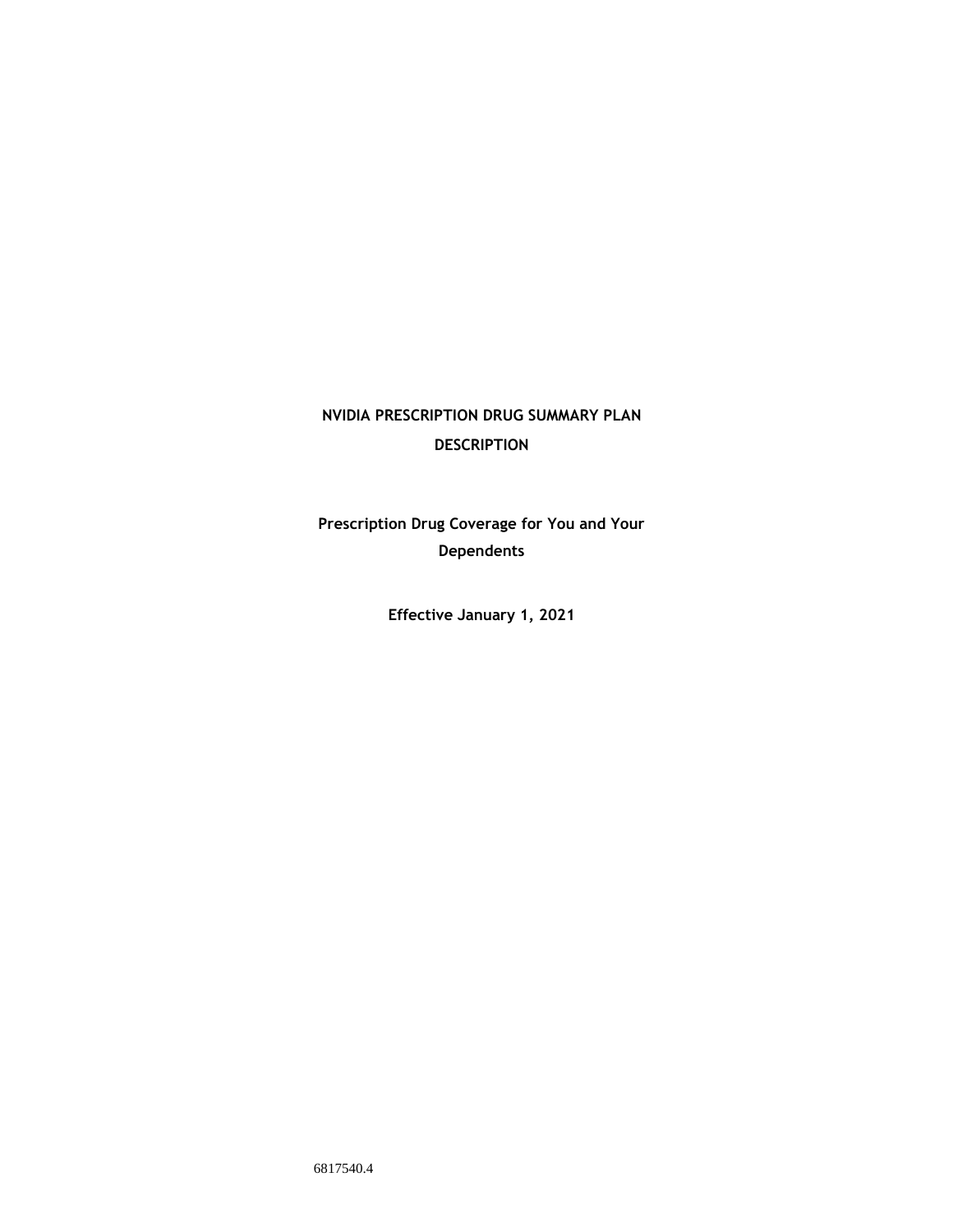# **TABLE OF CONTENTS**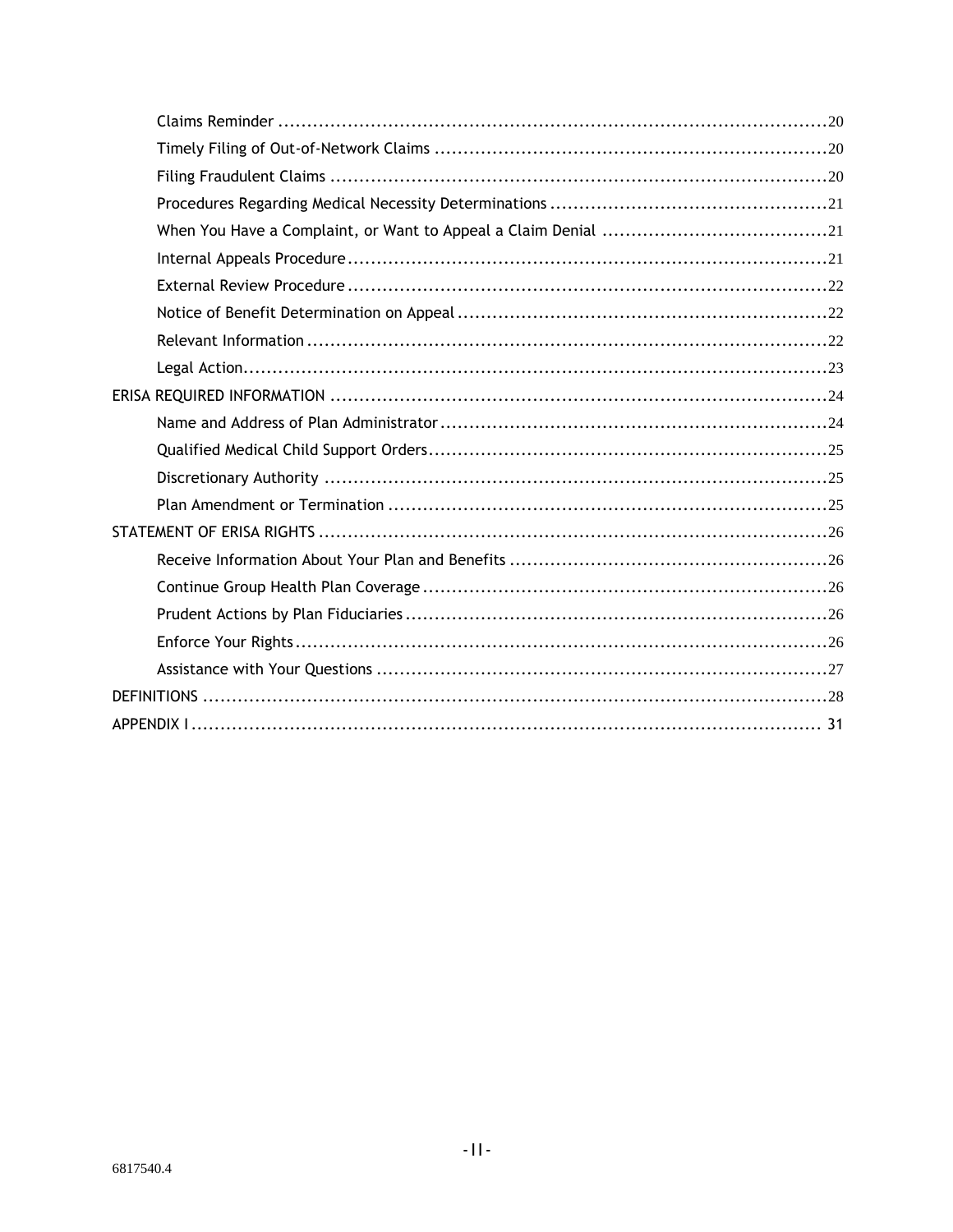### **IMPORTANT NOTICE REGARDING CERTAIN EXTENDED PLAN DEADLINES DUE TO THE COVID-19 PANDEMIC**

In accordance with Department of Labor guidance, jointly issued with the Department of the Treasury and Internal Revenue Service (the "Joint Notice"), the Plan will disregard any days within the "Outbreak Period"<sup>1</sup> when determining certain Plan periods and deadlines, for all ERISA participants, COBRA qualified beneficiaries, and claimants. Specifically, the following Plan deadlines have been temporarily extended due to the COVID-19 pandemic:

- 1. The deadline to request HIPAA special enrollment (e.g., birth, adoption, etc.);
- 2. The deadline to elect COBRA continuation coverage;
- 3. The deadline to make COBRA continuation of coverage premium payments;
- 4. The deadline to notify the COBRA Administrator of a COBRA Qualifying Event;
- 5. The deadline for the Plan Administrator to provide a COBRA election notice to qualified beneficiaries; and
- 6. The deadlines to submit ERISA benefit claims, appeals, and requests for external review.

Accordingly, if you experience one of the following ERISA deadlines, you will have until the earlier of:

- One year from the date of the original deadline, or
- The end of the Outbreak Period<sup>1</sup>.

These temporarily extended Plan deadlines will prevail in case of any conflict with the Plan terms. Unless otherwise specified herein, all other provisions of the Plan continue to apply.

<sup>&</sup>lt;sup>1</sup> The Outbreak Period is the period from March 1, 2020 until 60 days after the end of the National Emergency period (or other date announced by the Department of Labor, Department of the Treasury, the Internal Revenue Service, or Plan Administrator in the future). As of the time of the restatement of this SPD, the federal government has not yet announced the end of the National Emergency period.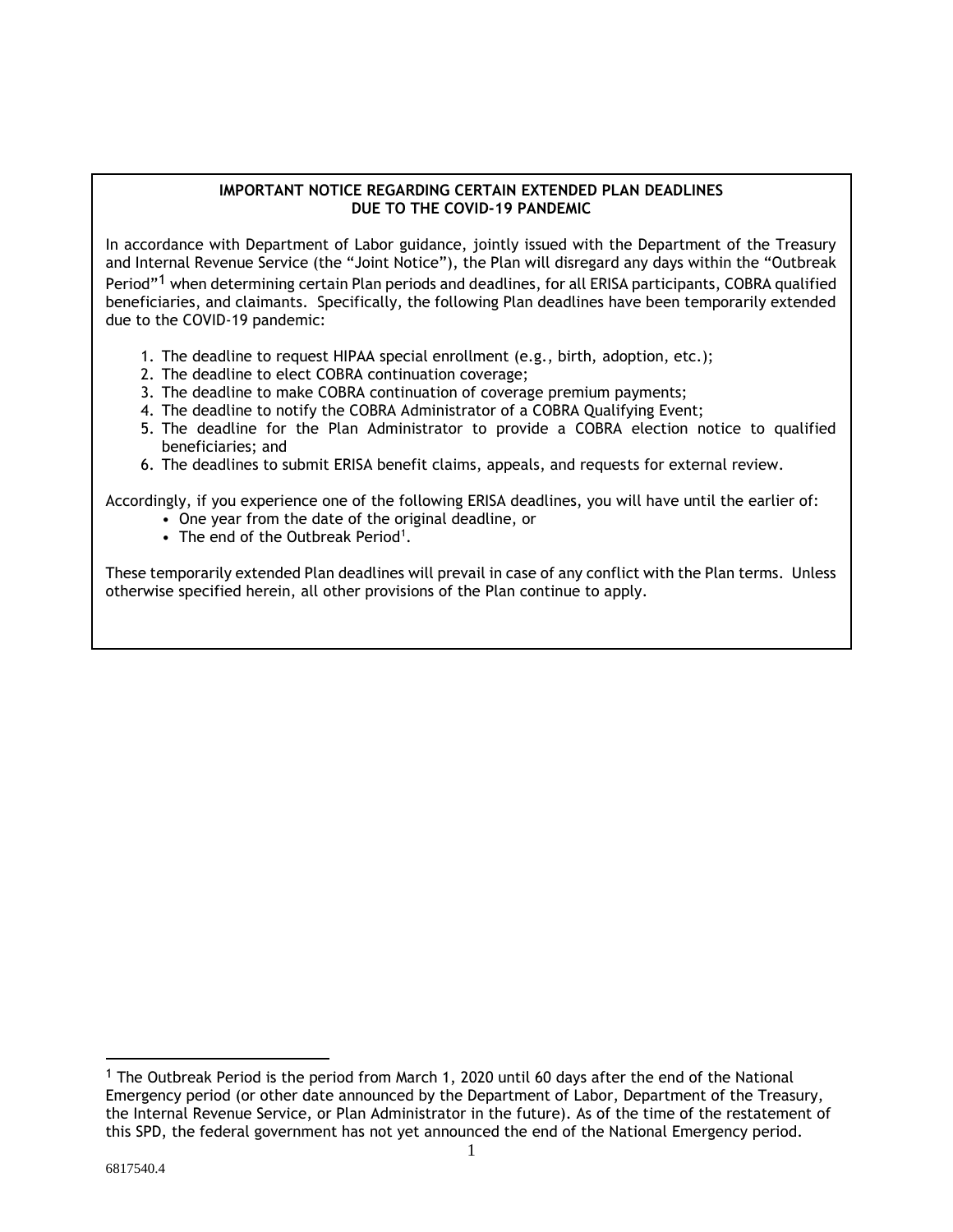### **OVERVIEW**

This Summary Plan Description or SPD summarizes the Prescription Drug benefit component of the NVIDIA Welfare Plan as in effect on January 1, 2021. NVIDIA has chosen to partner with CVS/Caremark to administer your Prescription Drug benefits by processing your claims and allowing you to utilize CVS/Caremark's Pharmacy Network.

It is important to understand that your Prescription Drug coverage is a component of the medical plan you have chosen for yourself and your Dependents (if any). The cost of your Prescription Drug coverage is included in the cost of your medical plan – you do not pay a separate additional amount for Prescription Drug coverage. Although Cigna administers your medical plan, CVS/Caremark administers your Prescription Drug benefits. You are eligible to participate in this Prescription Drug Benefit Plan (the "Plan") if you are enrolled in one of the following medical plans offered by NVIDIA:

- NVIDIA PPO Plan
- NVIDIA HSA Plus Plan
- NVIDIA HSA Plan

NVIDIA reserves the right to change or terminate this Prescription Drug component of the NVIDIA Welfare Plan in any way and at any time.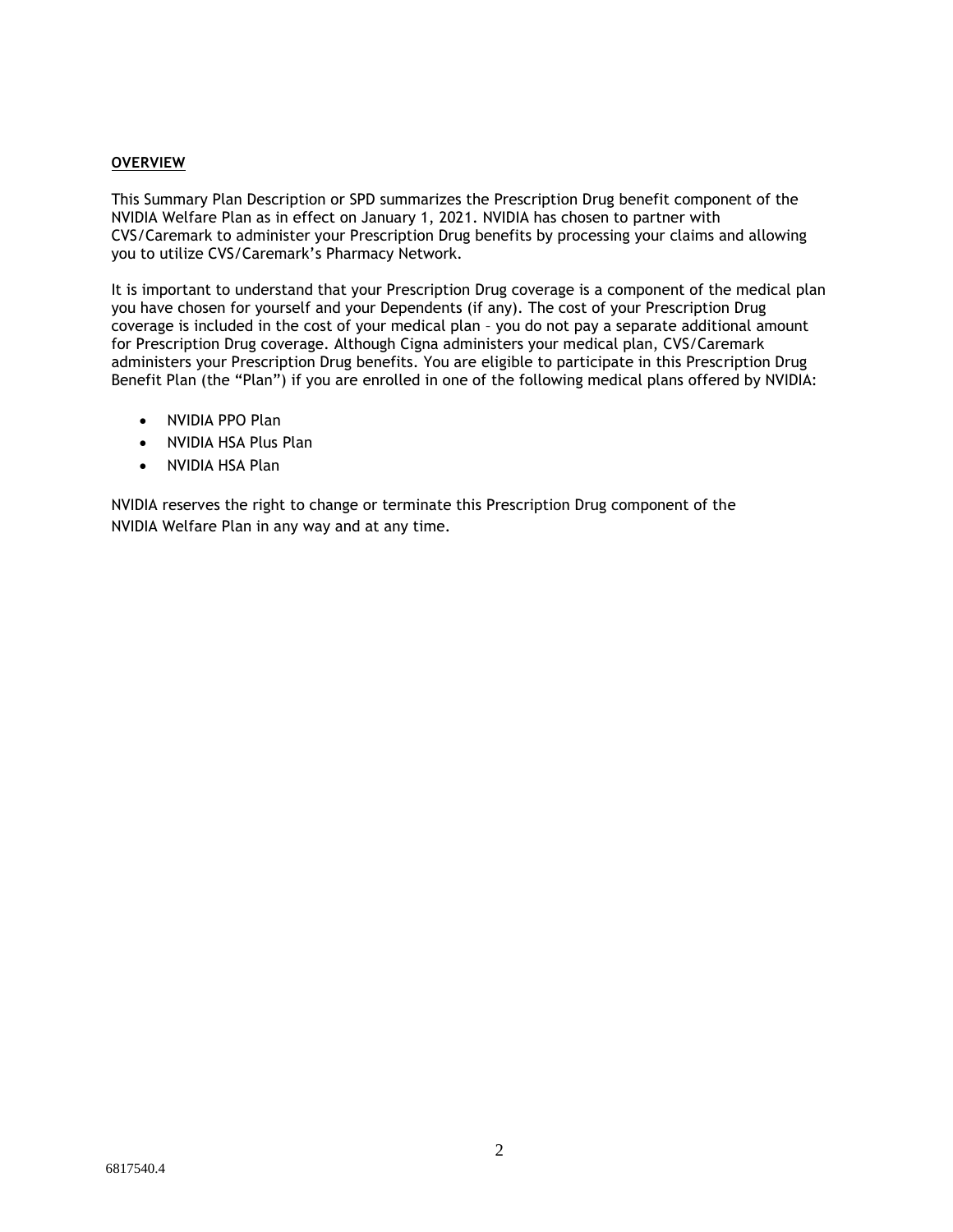### **IMPORTANT INFORMATION**

### **Explanation of Terms**

You will find terms starting with capital letters throughout this document. To help you understand your benefits, most of these are defined in the Definitions section at the end of this SPD. This SPD describes the benefits offered under the Prescription Drug component of the NVIDIA Welfare Plan and is either referred to as the "Prescription Drug Plan" or the "Plan" in this SPD.

### **Prescription Drug Coverage and Your Medical Plan**

If you have elected one of the medical plans administered by Cigna, this SPD applies to your Prescription Drug coverage. With CVS/Caremark, you can:

- Purchase a 90-day supply in person, at the mail-order rate when you use a CVS pharmacy.
- Access a vast network of Participating Pharmacies, including Walmart and Walgreens.
- Sign up for home delivery and the ReadyFill service to manage your mail-order Prescriptions. The service automatically refills your medications and contacts your doctor before your Prescription runs out.
- Use CVS/Caremark's mobile app to easily manage Prescription fills and refills. You can download it from the iTunes store or Google Play.

### **The Schedules**

The Schedules on pages 9 through 15 of this SPD summarize the Prescription Drug benefits payable under each medical plan option. For more detail on different aspects of your Prescription Drug benefit coverage, refer to the appropriate section listed in the Table of Contents.

### **Importance of Participating Pharmacies**

When you select a Participating Pharmacy, this Plan pays a greater share of the cost than if you select a non-Participating Pharmacy because Participating Pharmacies have agreed to contract with CVS/Caremark to lower costs. Consult your Pharmacy Guide at [www.caremark.com](http://www.caremark.com/) for a list of Participating Pharmacies in your area. Participating Pharmacies are committed to providing you and your Dependents appropriate care while lowering costs.

### **Prior Authorization**

Some medications are not covered unless you first receive approval through a coverage review (also known as a prior authorization). This review used plan rules based on FDA-approved prescribing and safety information, clinical guidelines, and uses that are considered reasonable, safe, and effective.

There are other medications that may be covered, but with limits (for example, only a certain amount or for certain uses), unless you receive approval through a coverage review. During this review, CVS/Caremark asks your doctor for more information than what is on the prescription before the medication may be covered under your plan.

### **Step Therapy**

When you are prescribed a Prescription Drug, this Plan may require that you begin with the most cost-effective and safest drug therapy before progressing to a more costly or riskier drug therapy as determined by the CVS/Caremark team of pharmacists. This generally means that you will be required to try a generic medication first (if one is available) before you are able to try a preferred brand or a non-preferred brand. The Step Therapy program only applies to new Prescriptions.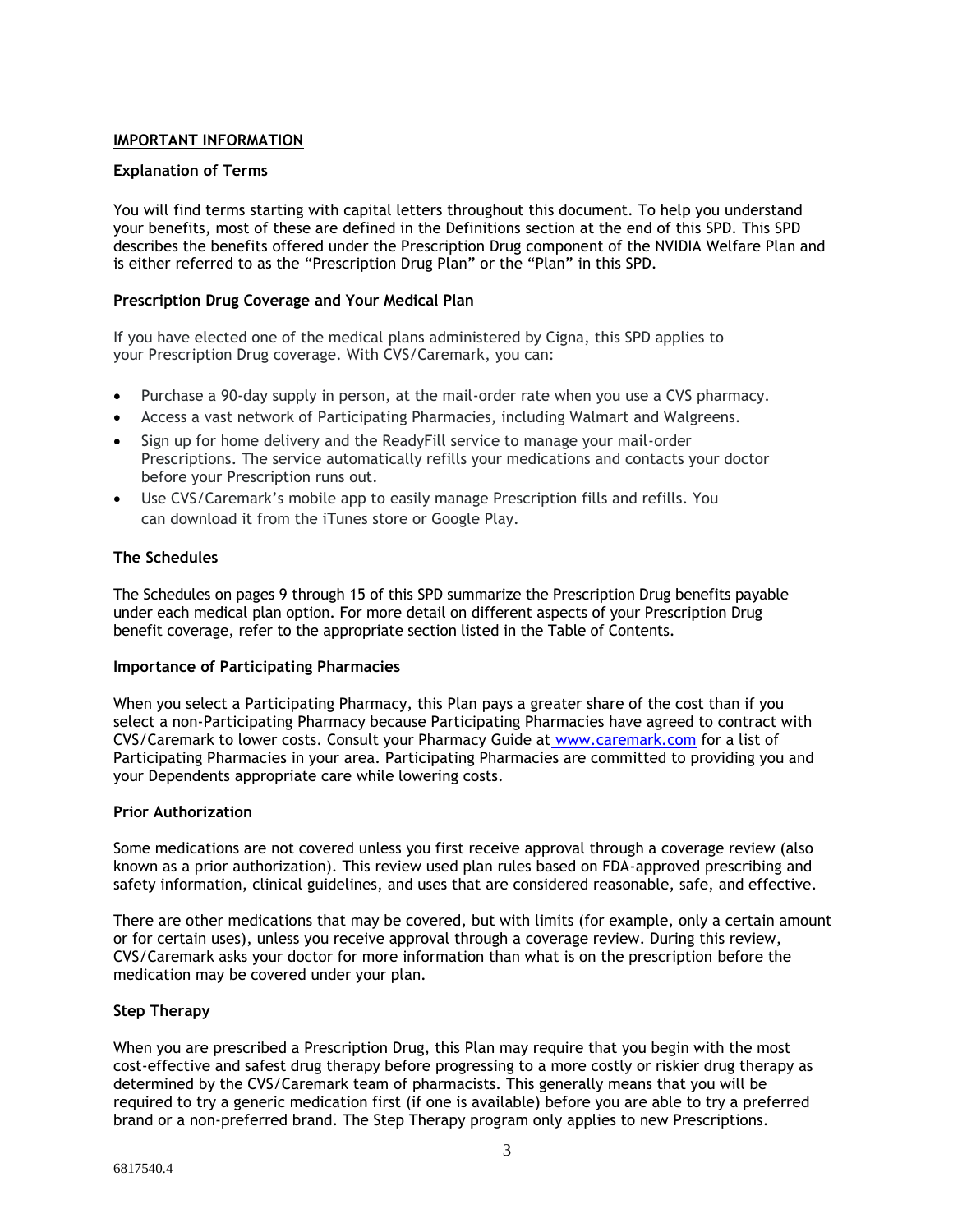### **Retail Pharmacy Limits**

It is important to know that you must use the Maintenance Choice program (described on page 14 of this SPD) to fill your maintenance medications as a 90-day supply, through either a CVS retail pharmacy or CVS Mail Service pharmacy. Over-the-counter preventive medications are covered with a Prescription.

### **Dispense as Written**

If you choose a preferred/non-preferred brand name drug when an exact FDA approved generic equivalent is available, you are responsible for the applicable copay/coinsurance for the brand name drug in addition to the difference in cost between the selected drug and the generic equivalent of that drug (unless the Doctor designates on the Prescription Drug "dispense as written" or otherwise indicates that generic substitution is not permissible).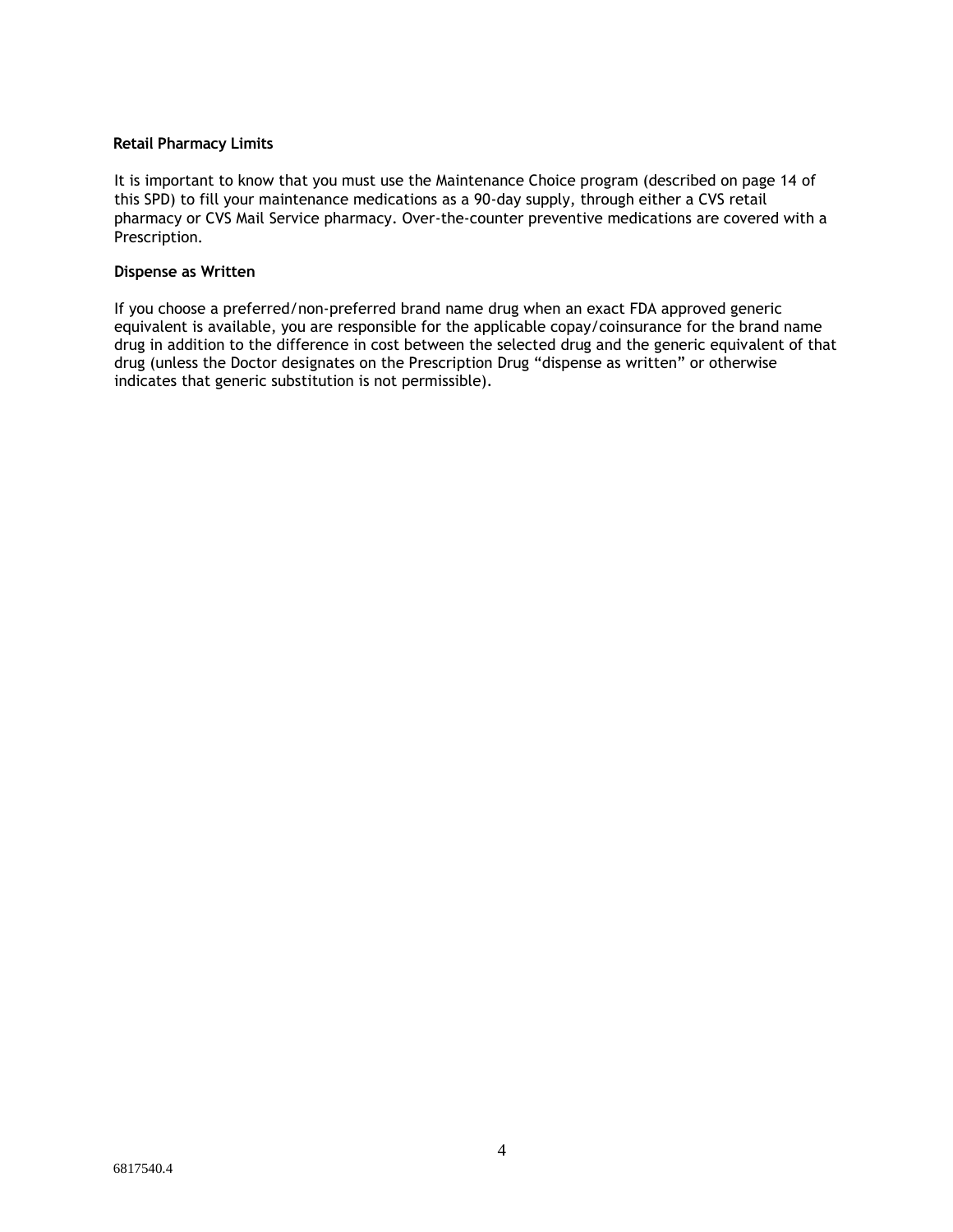### ELIGIBILITY PROVISIONS: COVERAGE FOR YOU AND YOUR DEPENDENT(S)

### **Eligible Employees**

Eligible Employees are full-time or part-time employees or interns scheduled to work at least 20 hours per week and enrolled in one of the following medical plan options under the NVIDIA Welfare Plan:

- NVIDIA PPO Plan
- NVIDIA HSA Plus Plan
- NVIDIA HSA Plan

The following employees are excluded from coverage under the Plan:

- any leased employee;
- any individual employed by NVIDIA pursuant to a written agreement between NVIDIA and an agency or other third party with respect to a specific job assignment or project, whether or not such individual is a leased employee;
- any individual who is specifically described in NVIDIA's payroll systems as a temporary employee;
- any individual not on NVIDIA's United States payroll;
- any individual whose employment is governed by a collective bargaining agreement; and
- any non-resident alien.

Furthermore, it is expressly intended that individuals not treated as common law employees by NVIDIA or a member of its controlled group, as identified by a specific job code or work status code, are to be excluded from Plan participation even if a court or administrative agency subsequently determines that such individuals are common law employees of NVIDIA and not independent contractors.

No person may be covered as a Dependent of more than one Eligible Employee. You will only be eligible to cover your Dependent(s) if you are also covered.

### **Enrollment Process**

The Prescription Drug coverage described in this SPD is provided automatically if you enroll yourself and your Dependent(s) in one of the medical plan options administered by CIGNA. You may enroll for medical/Prescription Drug coverage for yourself and your Dependents by completing the required online benefits enrollment process. You must also give NVIDIA permission during the enrollment process to deduct contributions from your pay for medical coverage under the NVIDIA Cafeteria Plan. NVIDIA will determine the amount of your required contribution for medical coverage which also includes the cost of your Prescription Drug coverage.

Medical/Prescription Drug coverage is offered during NVIDIA's annual open enrollment period. Subject to the rules of this Plan, you may enroll yourself and your Dependents for medical/Prescription Drug coverage only when you are first eligible, during an annual open enrollment period or if you have a qualifying event or become eligible for special enrollment under HIPAA.

Coverage for a Dependent child may be continued past age 26 if the child is permanently disabled and incapable of self-sustaining employment because of a mental or physical disability. Disabled Dependents must be approved by Social Security and have been disabled prior to their 18<sup>th</sup> birthday, and proof of disabled status must be submitted upon request.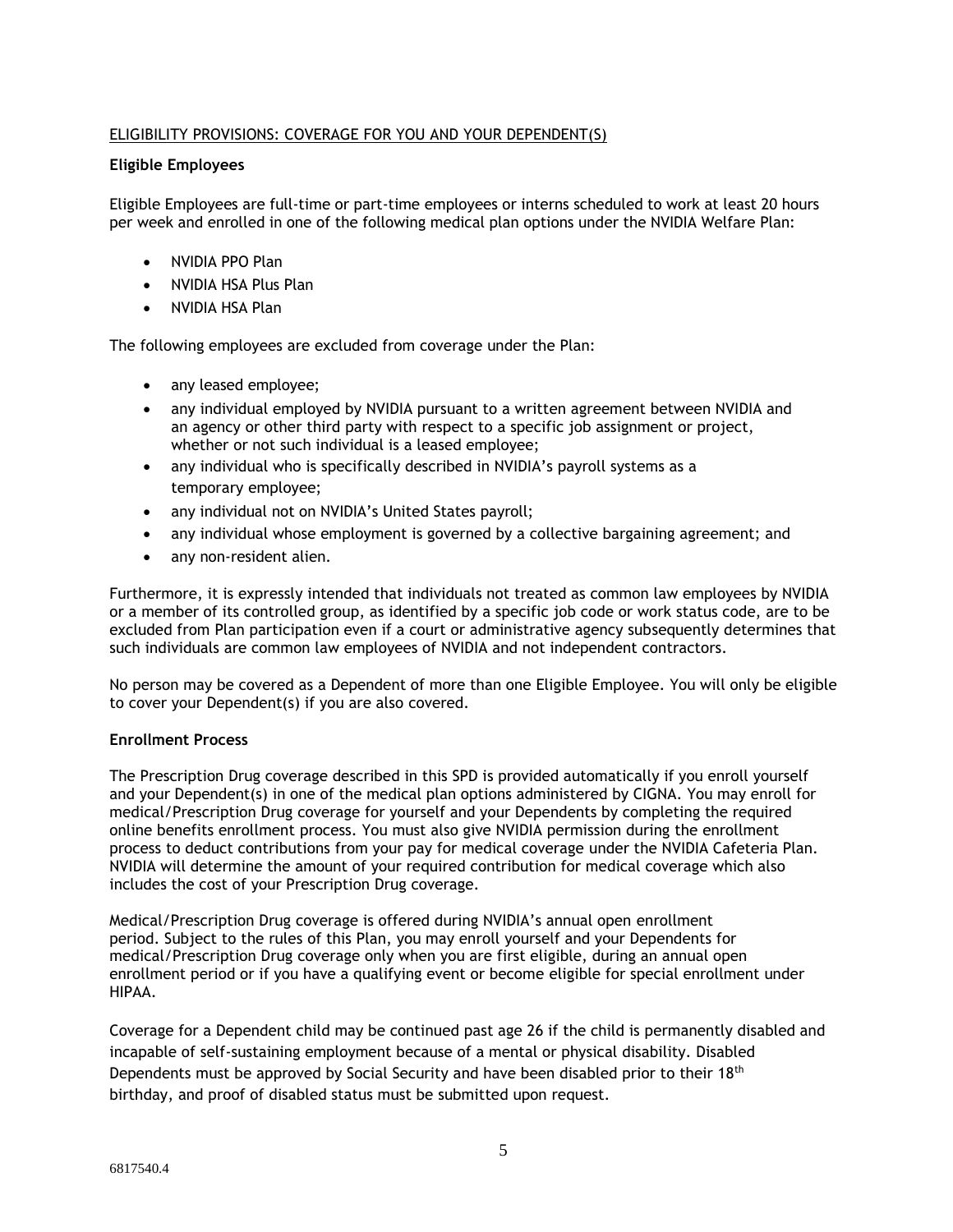Coverage will continue while such child:

- remains incapable of self-sustaining employment because of a mental or physical disability; and
- continues to qualify as a child, except for the Plan's age limit.

### **Date When Coverage Takes Effect Enrollment When First Eligible**

If you complete the enrollment process within 31 days of becoming eligible for medical/Prescription Drug coverage, your coverage will take effect on the date you become eligible. You and your Dependents, if any, will not be enrolled for coverage if you do not make an election within 31 days of the date you become eligible.

### **If You Do Not Enroll When First Eligible**

If you do not complete the enrollment process within 31 days of becoming eligible, you will not be able to enroll yourself or your Dependents, if any, for coverage until the next open enrollment period, as determined by NVIDIA, following the date you first become eligible. At that time, you will be able to enroll for coverage for which you are then eligible.

### **Enrollment During NVIDIA's Annual Open Enrollment Period**

NVIDIA has an annual open enrollment period which means that you will have the option to continue your prior year's election for medical/Prescription Drug coverage for yourself and your Dependents (if any) for another calendar year unless you choose a different medical plan option than the one for which you are currently enrolled. If you are not currently enrolled for medical/Prescription Drug coverage, you may enroll yourself and your Dependents (if any) during annual open enrollment, and your coverage will take effect on the following January 1st.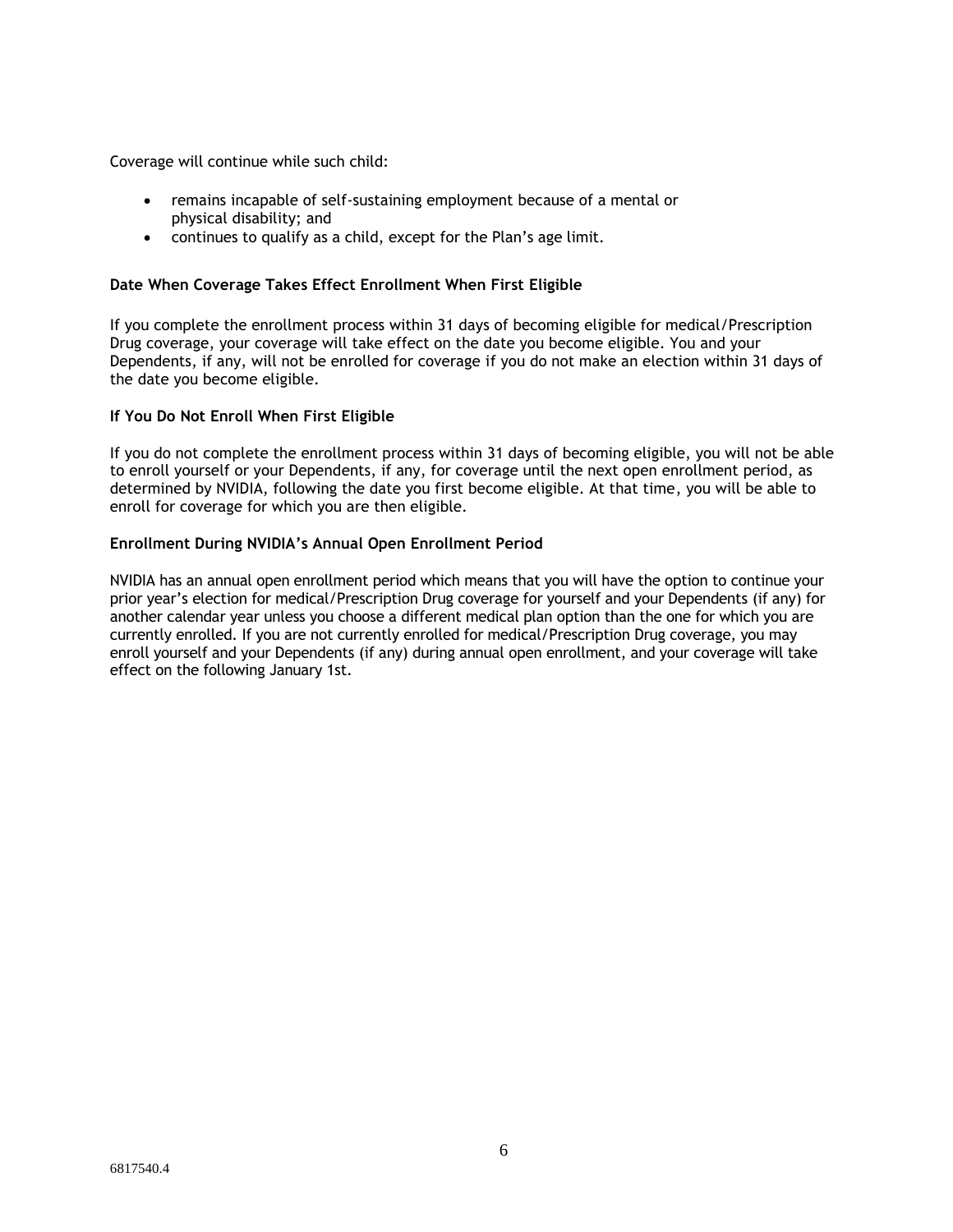### **Enrollment Due to a Qualifying Event**

You may change your coverage between annual open enrollment periods only if you have a qualifying event.

If you have a qualifying event, you will have 31 days from the date of that event change to request a coverage change. This request must be consistent with the nature of the qualifying event. The coverage you elect as a result of a qualifying event, will take effect as of the date of your qualifying event.

### **Qualifying Event Includes:**

- marriage;
- the birth, adoption or placement for adoption of a Dependent child;
- divorce, legal separation or annulment;
- the death of a Dependent;
- gain or loss of other coverage;
- a judgment, decree or order resulting from a divorce, legal separation, annulment or change in legal custody that requires:
	- $\circ$  you to provide health coverage for your child or Dependent foster child; or
	- $\circ$  your spouse, former spouse or other individual to provide coverage for your child or foster child if that other person does in fact provide that coverage.

### **Proof Required**

You will be required to submit proof to substantiate that you have experienced a qualifying event. Proof Includes:

- Marriage Certificate / Affidavit of Marriage
- Birth Certificate / Birth Statements
- Divorce Decree
- Court Documents
- Notice of coverage under another plan
- Death Certificate
- Any other legal document or proof that substantiates loss of coverage

### **Date your Coverage Ends**

Your coverage will end on the earliest of:

- 1. the date this Plan or the NVIDIA Welfare Plan terminates;
- 2. the last day of the calendar month in which you are no longer an Eligible Employee;
- 3. the last day through which contributions for coverage are paid;
- 4. the last day of the calendar month in which your employment ends.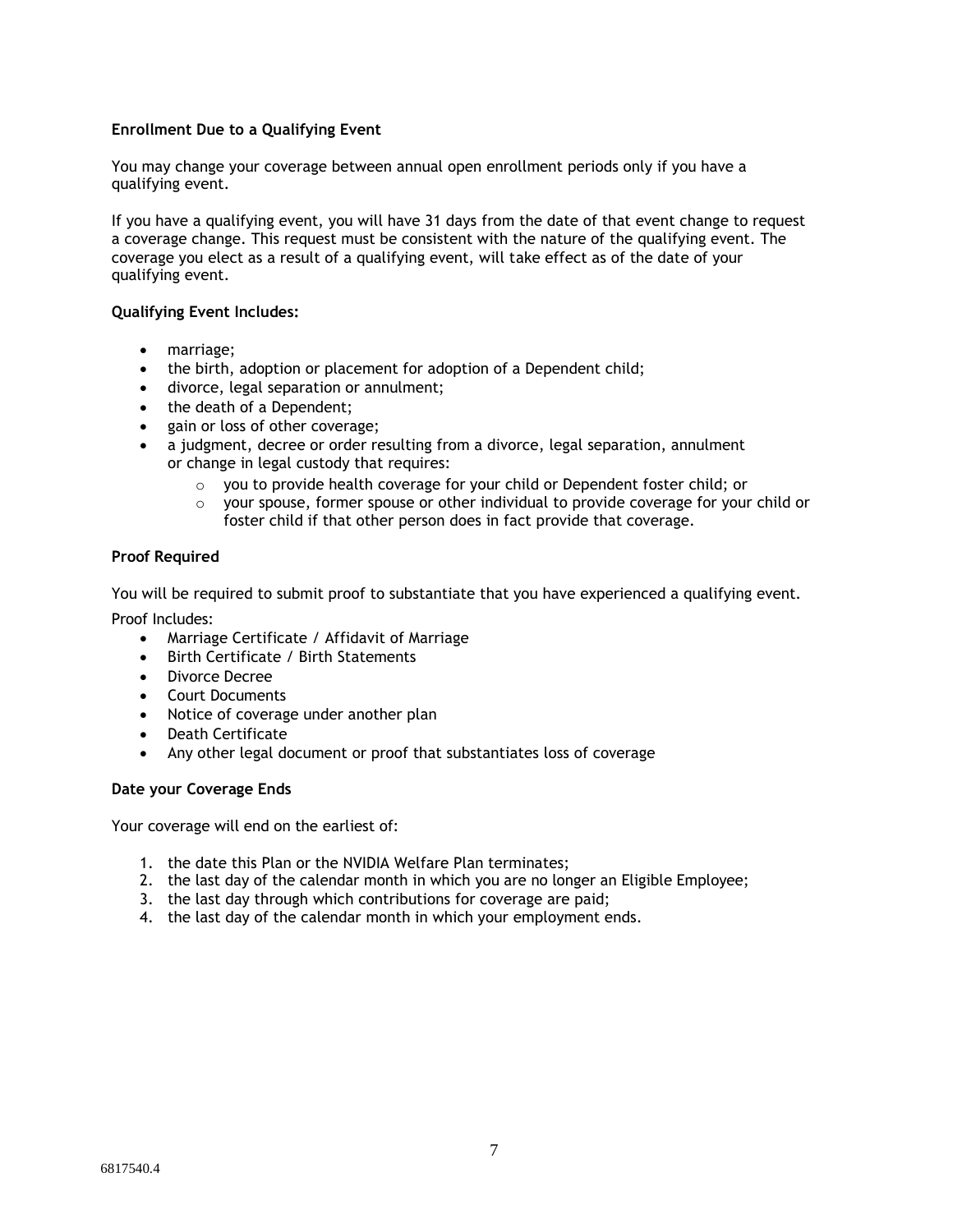### **Date Dependent Coverage Ends**

A Dependent's coverage will end on the earliest of:

- 1. the date your coverage ends for any reason;
- 2. the last day of the calendar month in which the individual ceases to be a Dependent.

### **COBRA CONTINUATION COVERAGE**

If medical/Prescription Drug coverage for you, or a Dependent, ends, you or your Dependent may qualify for continuation of such coverage under the Consolidated Omnibus Budget Reconciliation Act of 1985, as amended (COBRA). If you or your Dependent(s) (if any) elect to continue medical coverage under COBRA, your Prescription Drug coverage will automatically continue under COBRA as well. You or your Dependent(s) are not permitted to elect Prescription Drug coverage as a stand-alone benefit under COBRA.

Please refer to the COBRA section of the Summary Plan Description for your medical plan for information regarding your rights and responsibilities under COBRA or contact the COBRA Administrator for information regarding continuation of coverage under COBRA.

### **CONTINUING COVERAGE DURING A LEAVE OF ABSENCE**

For the first 12 months of an approved leave of absence, other than a personal leave of absence, you will be permitted to continue participating in this Plan at the same level and under the same conditions of coverage as if you had remained an active employee. NVIDIA will continue to pay its portion of the premium cost for your coverage for up to 12 months to the same extent such premiums are paid for active employees. Should your leave of absence extend beyond 12 months, NVIDIA will not pay any premiums on your behalf beyond the one-year anniversary of the day preceding the start of your leave of absence.

NVIDIA will deduct your portion of the premium as a regular payroll deduction during the first 30 days of your leave of absence in which you continue to receive salary continuation. After 12 months of leave, if you do not return to work, you will be offered COBRA continuation coverage and will be responsible for paying the entire cost of your COBRA premium (i.e., both the employer and employee portion).

If you take a personal leave of absence, your coverage will continue until the end of the month in which your leave began. You should check the Corporate Policies page on the NVIDIA Intranet to get information on your eligibility to continue medical/Prescription Drug coverage for yourself and your Dependent(s), if any, and your COBRA rights and obligations.

If you terminate employment, your coverage will continue until the end of the month in which you terminate employment.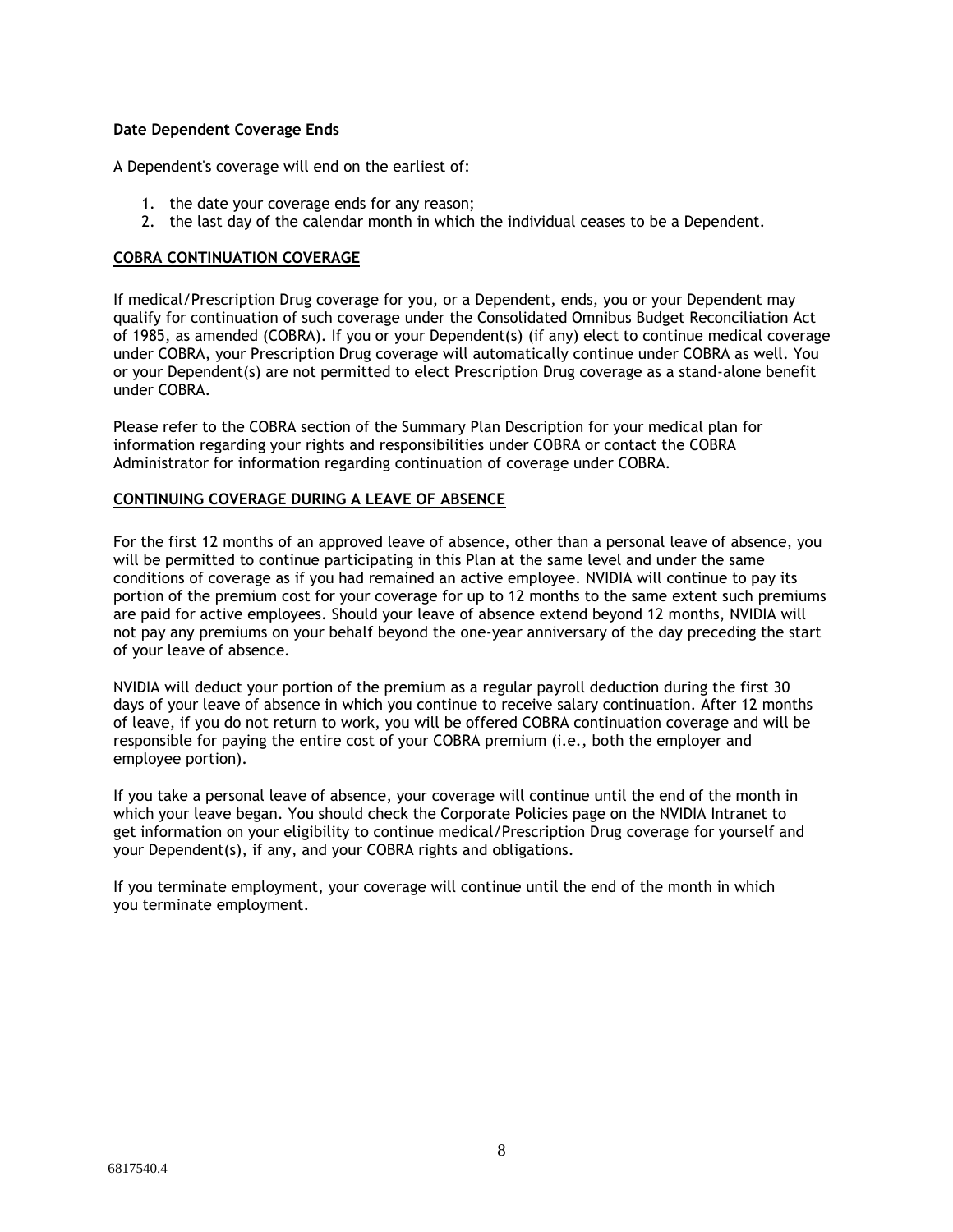### **PRESCRIPTION DRUG SCHEDULES**

### **In General**

The following Schedules briefly summarize the Prescription Drug coverage under each of the medical plans administered by CVS/Caremark. Each Schedule is different because your Prescription Drug coverage depends on the medical plan you select. Coverage for Prescription Drugs and Related Supplies purchased at a Pharmacy is subject to the Copayment, or Coinsurance shown in the Schedule, after you have satisfied your combined Medical/Prescription Drug Deductible, if applicable. Please refer to the Schedule for your medical plan for any required Copayments, Coinsurance, Deductibles and Out-of-Pocket Maximums ("OOPM").

The NVIDIA HSA and HSA Plus Plans both have combined medical/Prescription Drug deductibles that you must satisfy before your coinsurance percentages for Prescription Drugs apply. A combined deductible means that the deductible applies to both medical charges, Prescription Drugs, and Related Supplies.

All of the medical plan options have OOPMs that are included in each Schedule. An OOPM is the maximum amount you will pay for all of your medical expenses, Prescription Drugs and Related Supplies in a calendar year. Any amounts you are charged for medical care, Prescription Drugs, and Related Supplies are counted towards satisfaction of the OOPM and once the OOPM is reached, you will not be responsible for any further charges in that calendar year (certain penalties may not count toward satisfaction of the OOPM, but may apply after the OOPM has been reached). In addition, if you incur Out-of-Network charges, they are applied to satisfy the In-Network OOPM and vice versa.

When a treatment regimen contains more than one type of Prescription Drug and are packaged together for your, or your Dependent's convenience, a Copayment will apply to each Prescription Drug. In no event will the Copayment or Coinsurance for the Prescription Drug or Related Supply exceed the amount paid by the Plan to the Pharmacy, or the Pharmacy's Usual and Customary (U&C) charge. U&C means the established Pharmacy retail price, less all applicable customer discounts that Pharmacies usually apply to its customers regardless of the customer's payment source.

Coverage also includes Medically Necessary Prescription Drugs and Related Supplies dispensed for a Prescription issued to you or your Dependents by a licensed dentist for the prevention of infection or pain in connection with a covered dental procedure.

Coverage also includes Prescription Drugs and Related Supplies dispensed for a Prescription issued to you or your Dependents for the treatment of infertility, including egg freezing / cryopreservation. Diagnosis of infertility is not required for treatment.

When you or a Dependent are issued a Prescription for Medically Necessary Prescription Drugs or Related Supplies as part of the rendering of Emergency Services and that Prescription cannot reasonably be filled by a Participating Pharmacy, the Prescription will be covered by CVS/Caremark, as if filled by a Participating Pharmacy.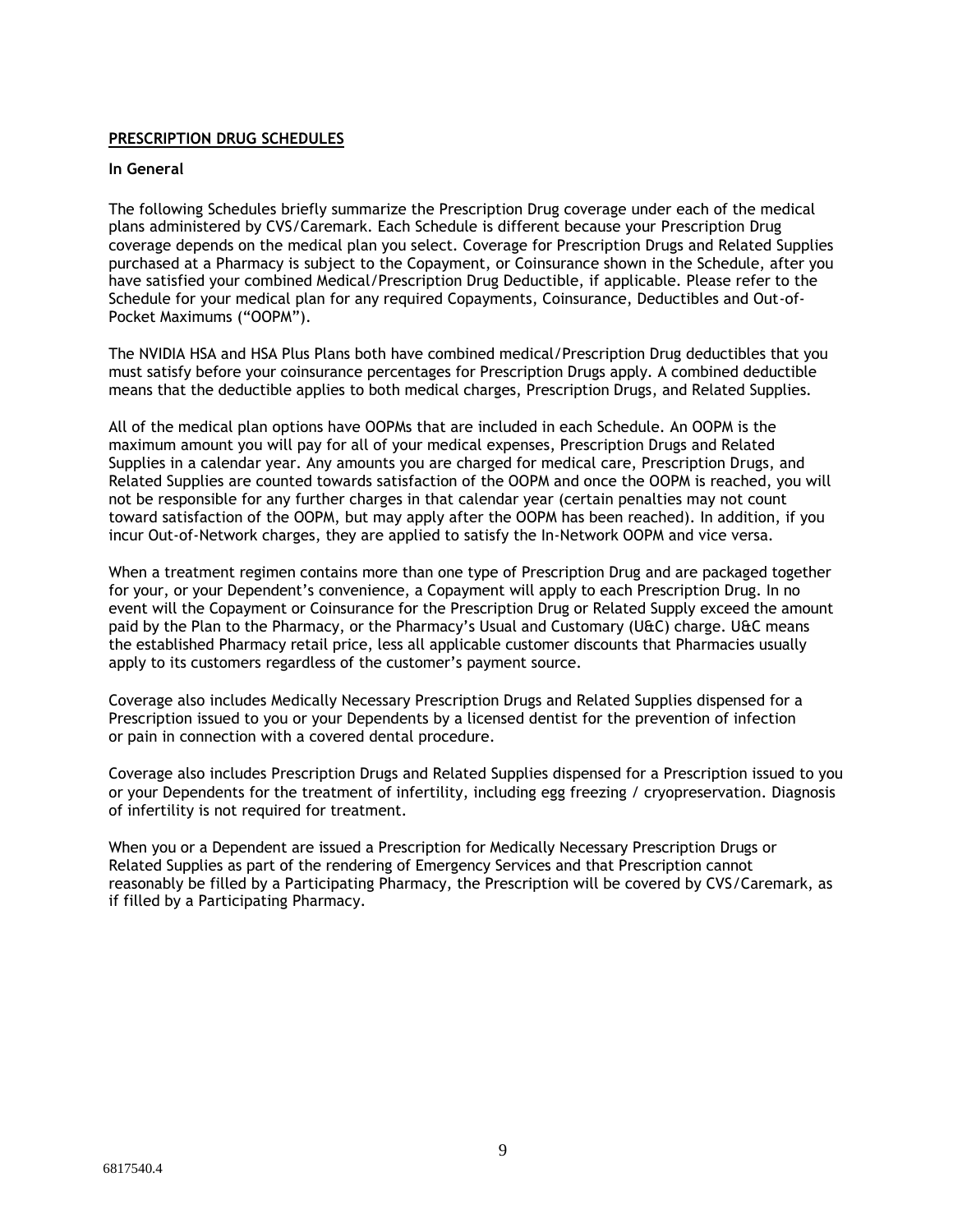# **NVIDIA PPO PLAN SCHEDULE OF BENEFITS**

| <b>NVIDIA PPO</b><br><b>PLAN</b><br><b>SCHEDULE</b>                                         | <b>CVS/Caremark Network</b><br>of Participating<br><b>Pharmacies</b><br>Use for In-Network<br>short-term medications<br>30-day supply (1-month<br>fills)                                                              | Maintenance Choice CVS/Caremark Mail Service<br>or CVS Pharmacy<br>Use for In-Network long-term medications (up to a<br>90-day supply).                                                                                                                                                                                                                                                                                    |                                                                |
|---------------------------------------------------------------------------------------------|-----------------------------------------------------------------------------------------------------------------------------------------------------------------------------------------------------------------------|----------------------------------------------------------------------------------------------------------------------------------------------------------------------------------------------------------------------------------------------------------------------------------------------------------------------------------------------------------------------------------------------------------------------------|----------------------------------------------------------------|
|                                                                                             | To locate a<br>CVS/Caremark<br><b>Participating Pharmacy</b><br>in your area, simply click<br>on "Find a Pharmacy" at<br>www.Caremark.com or<br>call a Customer Care<br>representative toll-free<br>at 1-855-293-7946 | With Maintenance Choice, your long-term medications<br>can be filled as a 90-day (3 month) supply at a CVS<br>retail pharmacy or CVS Mail Service Pharmacy for your<br>mail order copay. To switch to a 90-day supply, call<br>the Customer Care number on your Prescription ID<br>card, or visit Caremark.com/90day, and your<br>medications will be sent directly to your home, office,<br>or a location of your choice. |                                                                |
| Generic                                                                                     | <b>Participating Pharmacy</b>                                                                                                                                                                                         |                                                                                                                                                                                                                                                                                                                                                                                                                            | Mail Order or Pickup at a CVS                                  |
| <b>Medication</b>                                                                           |                                                                                                                                                                                                                       |                                                                                                                                                                                                                                                                                                                                                                                                                            | Pharmacy                                                       |
|                                                                                             | You pay \$10 for a 30-day supply                                                                                                                                                                                      |                                                                                                                                                                                                                                                                                                                                                                                                                            | You pay \$20 for up to a 90-day<br>supply                      |
| <b>Preferred Brand-</b><br>Name<br><b>Medications</b>                                       | You pay \$40 for a 30-day supply                                                                                                                                                                                      |                                                                                                                                                                                                                                                                                                                                                                                                                            | You pay \$80 for up to a 90-day<br>supply                      |
| Non-Preferred<br><b>Brand-Name</b><br><b>Medications</b>                                    | You pay \$80 for a 30-day supply                                                                                                                                                                                      |                                                                                                                                                                                                                                                                                                                                                                                                                            | You pay \$160 for up to a 90-day<br>supply                     |
| Your Maximum Out-of-Pocket Cost for<br>Medical Charges and Prescription Drugs -<br>Embedded |                                                                                                                                                                                                                       | <b>In-Network</b><br>\$3,000 individual<br>\$6,000 family                                                                                                                                                                                                                                                                                                                                                                  | <b>Out-of-Network</b><br>\$5,000 individual<br>\$10,000 family |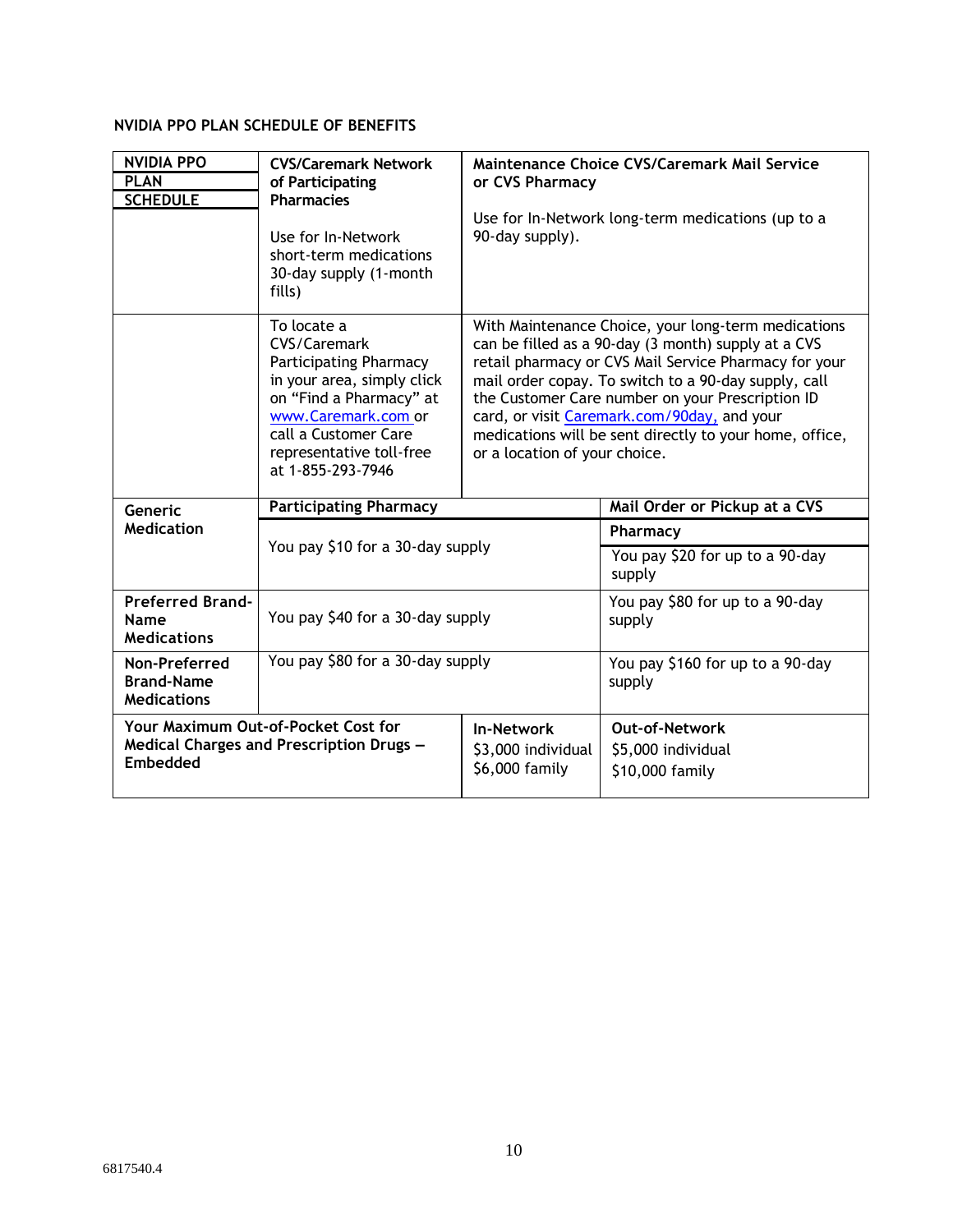| Use of Out-of-<br><b>Network</b><br>pharmacy                            | If you use an Out-of-Network pharmacy, you will pay 30% of the retail cost of your<br>Prescription Drugs or Related Supplies up to a 30-day supply.                                                                                 |
|-------------------------------------------------------------------------|-------------------------------------------------------------------------------------------------------------------------------------------------------------------------------------------------------------------------------------|
| Maintenance<br>Choice                                                   | It is recommended that you use Maintenance Choice and obtain a 90-day<br>Prescription Order from your Physician - you may use mail order or pick up your<br>prescription at a CVS pharmacy and be charged the mail order copayment. |
| <b>Preventive</b><br>Drugs under<br><b>Health Care</b><br><b>Reform</b> | You pay nothing for this type of Prescription Drug or Related Supply                                                                                                                                                                |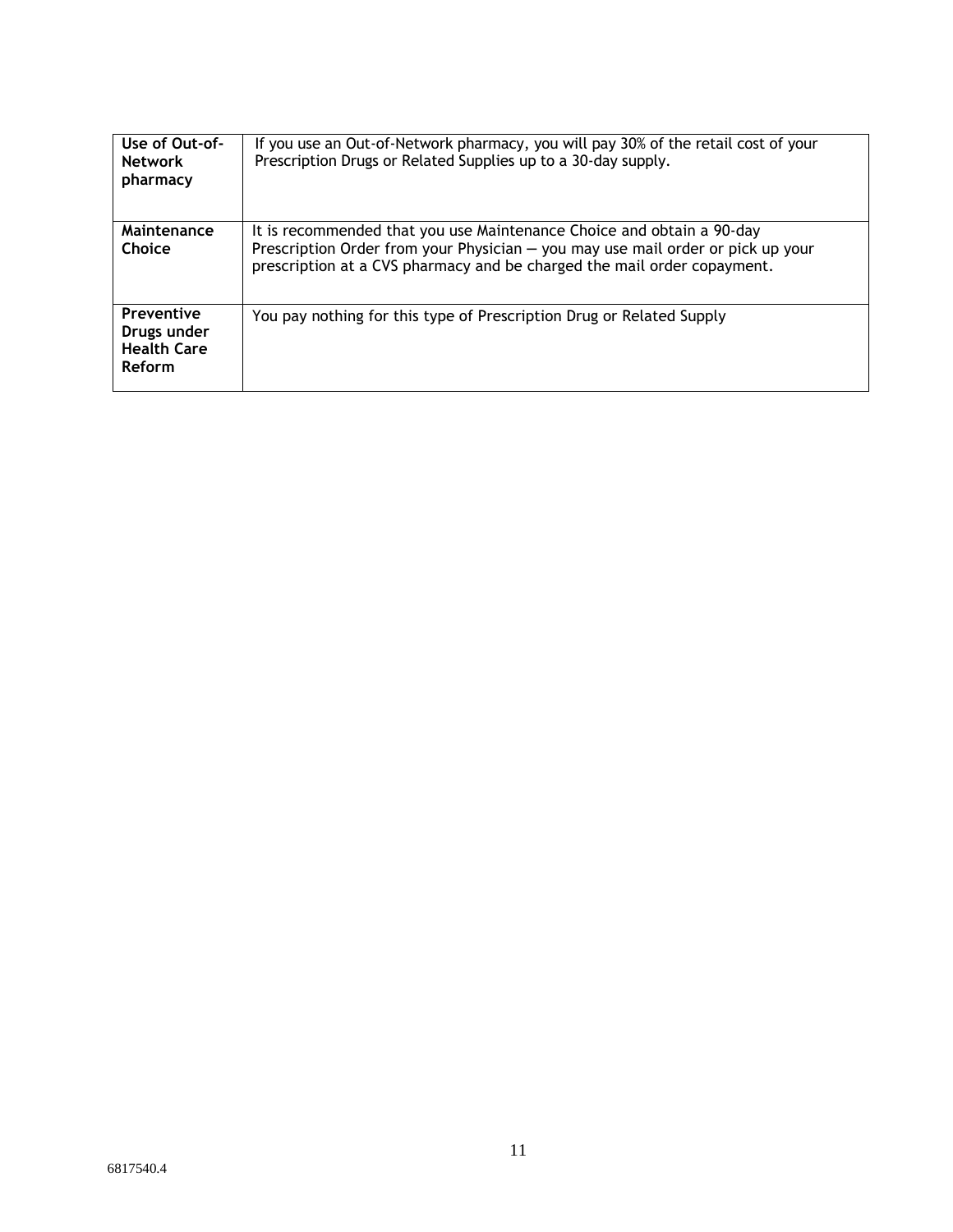# **NVIDIA HSA PLUS PLAN SCHEDULE OF BENEFITS**

| <b>NVIDIA HSA</b><br><b>PLUS PLAN</b><br><b>SCHEDULE</b>                            | <b>CVS/Caremark Network</b><br>of Participating<br><b>Pharmacies</b><br>Use for In-Network<br>short-term<br>Medications, 30-day<br>supply (1-month fills)                                                    | Maintenance Choice CVS/Caremark Mail Service or<br><b>CVS Pharmacy</b><br>Use for In-Network long-term medications (up to a<br>90-day supply).                                                                                                                                                                                                                                                                             |                                                           |
|-------------------------------------------------------------------------------------|--------------------------------------------------------------------------------------------------------------------------------------------------------------------------------------------------------------|----------------------------------------------------------------------------------------------------------------------------------------------------------------------------------------------------------------------------------------------------------------------------------------------------------------------------------------------------------------------------------------------------------------------------|-----------------------------------------------------------|
|                                                                                     | To locate a CVS/Caremark<br>Participating Pharmacy in<br>your area, simply click on<br>"Find a Pharmacy" at<br>www.Caremark.com or<br>call a Customer Care<br>representative toll-free at<br>1-855-293-7946. | With Maintenance Choice, your long-term medications<br>can be filled as a 90-day (3 month) supply at a CVS<br>retail pharmacy or CVS Mail Service Pharmacy for your<br>mail order copay. To switch to a 90-day supply, call<br>the Customer Care number on your Prescription ID<br>card, or visit Caremark.com/90day, and your<br>medications will be sent directly to your home, office,<br>or a location of your choice. |                                                           |
| Generic<br><b>Medication</b>                                                        | <b>Participating Pharmacy</b>                                                                                                                                                                                |                                                                                                                                                                                                                                                                                                                                                                                                                            | Mail Order or Pick Up at a CVS Pharmacy                   |
|                                                                                     | You pay 10% for a 30-day supply<br>after deductible                                                                                                                                                          |                                                                                                                                                                                                                                                                                                                                                                                                                            | You pay 10% after deductible for up to a<br>90-day supply |
| Preferred<br><b>Brand-Name</b><br>and Generic<br><b>Medications -</b><br>Preventive | You pay 10% for a 30-day supply of expanded "preventive" brand-name<br>medications, and 0% (\$0) for "preventive" generic medications, without having to<br>reach your deductible                            |                                                                                                                                                                                                                                                                                                                                                                                                                            |                                                           |
| Non-<br>Preferred<br><b>Brand-Name</b><br><b>Medications</b>                        | You pay 10% for a 30-day supply<br>after deductible                                                                                                                                                          |                                                                                                                                                                                                                                                                                                                                                                                                                            | You pay 10% after deductible for up to a<br>90-day supply |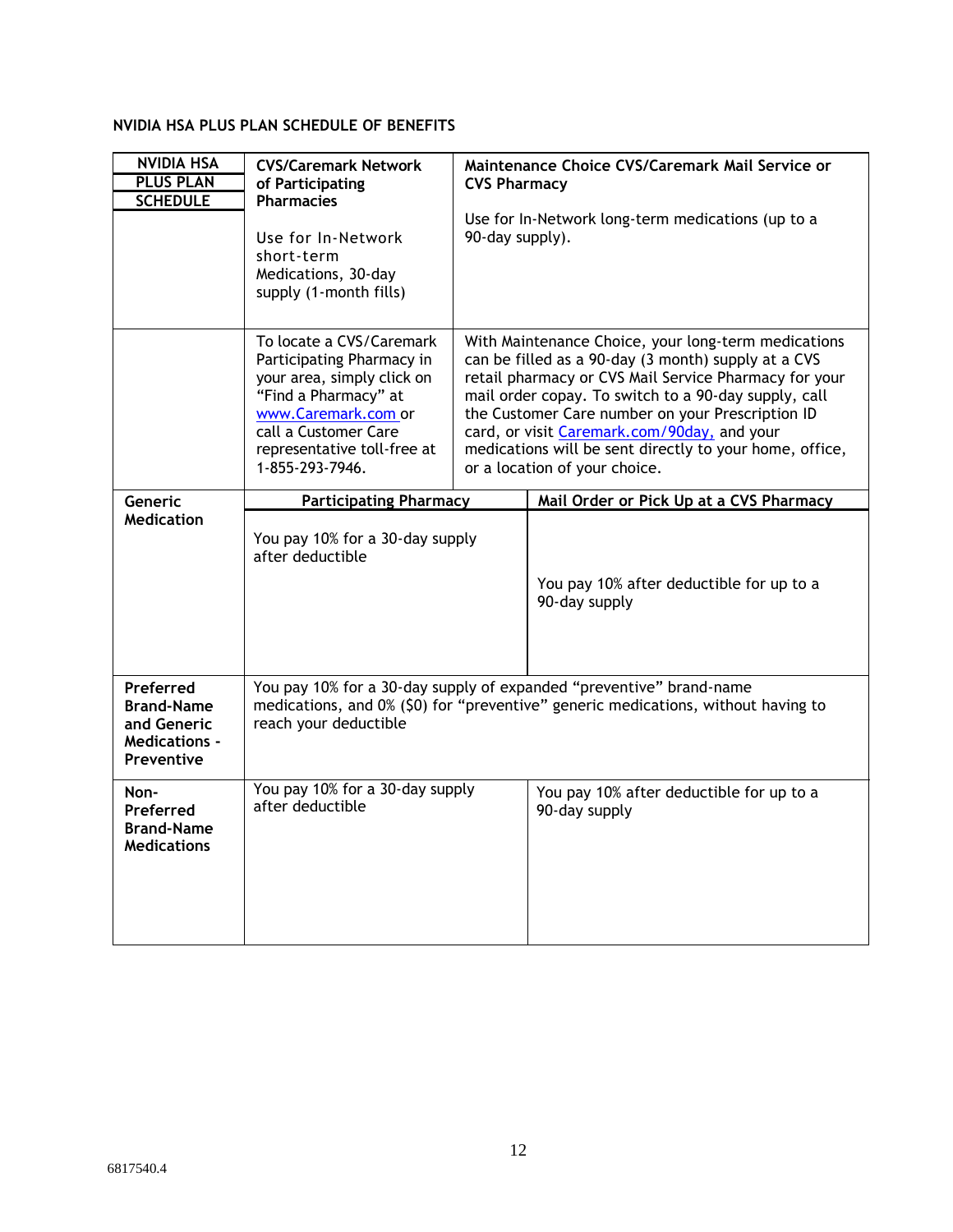| Your Maximum Out-of-Pocket Cost for<br><b>Medical Charges and Prescription Drugs</b><br>- Non-embedded |                                                                                                                                                                                                                                     | <b>In-Network</b><br>\$2,500 individual<br>\$3,750 Individual +1<br>\$5,000 family    | Out-of-Network<br>\$5,000 individual<br>\$7,500 Individual +1<br>\$10,000 family          |  |
|--------------------------------------------------------------------------------------------------------|-------------------------------------------------------------------------------------------------------------------------------------------------------------------------------------------------------------------------------------|---------------------------------------------------------------------------------------|-------------------------------------------------------------------------------------------|--|
| Use of Out- of-<br><b>Network</b><br>Pharmacy                                                          | If you use an Out-of-Network pharmacy, you will pay 30% of the retail cost of your<br>Prescription Drugs or Related supplies after you meet your deductible for a 30-day<br>supply.                                                 |                                                                                       |                                                                                           |  |
| Annual Deductible for Medical and<br>Prescription Drug Coverage - Non-embedded                         |                                                                                                                                                                                                                                     | <b>In-Network</b><br>\$1,400 individual<br>$$2,800$ Individual $+1$<br>\$3,350 family | <b>Out-of-Network</b><br>\$1,800 individual<br>$$2,800$ Individual $+1$<br>\$3,600 family |  |
| Maintenance<br>Choice                                                                                  | It is recommended that you use Maintenance Choice and obtain a 90-day Prescription<br>Order from your Physician - you may use mail order or pick up your prescription at a<br>CVS pharmacy and be charged the mail order copayment. |                                                                                       |                                                                                           |  |
| <b>Preventive</b><br>Drugs under<br><b>Health Care</b><br>Reform                                       | You pay nothing for this type of Prescription Drug or Related Supply                                                                                                                                                                |                                                                                       |                                                                                           |  |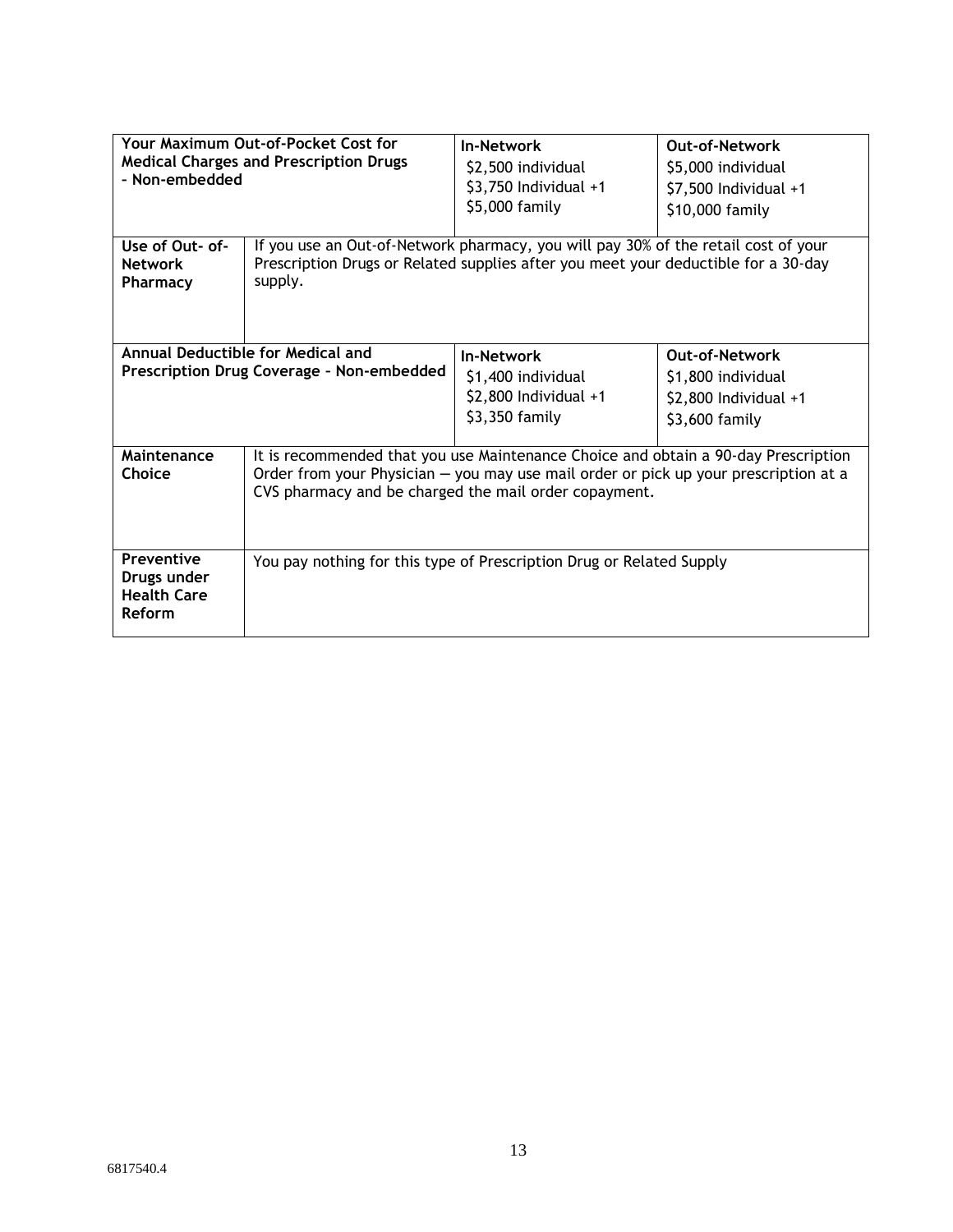# **NVIDIA HSA PLAN SCHEDULE OF BENEFITS**

| <b>NVIDIA HSA</b><br><b>PLAN</b><br><b>SCHEDULE</b>                                 | <b>CVS/Caremark Network of</b><br><b>Participating Pharmacies</b><br>Use for In-Network short-term<br>Medications, 30-day supply (1-<br>month fills)                                                    | <b>Maintenance Choice CVS/Caremark</b><br><b>Mail Service or CVS Pharmacy</b><br>Use for In-Network long-term<br>medications (up to a 90-day supply).                                                                                                                                                                                                                                                                                |  |
|-------------------------------------------------------------------------------------|---------------------------------------------------------------------------------------------------------------------------------------------------------------------------------------------------------|--------------------------------------------------------------------------------------------------------------------------------------------------------------------------------------------------------------------------------------------------------------------------------------------------------------------------------------------------------------------------------------------------------------------------------------|--|
|                                                                                     | To locate a CVS/Caremark<br>Participating Pharmacy in your area,<br>simply click on "Find a Pharmacy" at<br>www.Caremark.com or call a Customer<br>Care representative toll-free at 1-855-<br>293-7946. | With Maintenance Choice, your long-term<br>medications can be filled as a 90-day (3)<br>month) supply at a CVS retail pharmacy or<br>CVS Mail Service Pharmacy for your mail<br>order copay. To switch to a 90-day<br>supply, call the Customer Care number on<br>your Prescription ID card, or visit<br>Caremark.com/90day, and your<br>medications will be sent directly to your<br>home, office, or a location of your<br>choice. |  |
| Generic                                                                             | <b>Participating Pharmacy</b>                                                                                                                                                                           | Mail Order or Pick Up at a CVS Pharmacy                                                                                                                                                                                                                                                                                                                                                                                              |  |
| <b>Medication</b>                                                                   | You pay 10% for a 30-day supply<br>after deductible                                                                                                                                                     | You pay 10% after deductible for up to a 90-<br>day supply                                                                                                                                                                                                                                                                                                                                                                           |  |
| Preferred<br><b>Brand-Name</b><br><b>Medications</b>                                | You pay 10% for a 30-day supply after<br>deductible                                                                                                                                                     | You pay 10% after satisfaction of your<br>deductible for up to a 90-day supply                                                                                                                                                                                                                                                                                                                                                       |  |
| Preferred<br><b>Brand-Name</b><br>and Generic<br><b>Medications -</b><br>Preventive | You pay 10% for a 30-day supply of expanded "preventive" brand- name<br>medications, and 0% (\$0) for "preventive" generic medications, without having<br>to reach your deductible.                     |                                                                                                                                                                                                                                                                                                                                                                                                                                      |  |
| Non-<br>Preferred<br><b>Brand-Name</b><br><b>Medications</b>                        | You pay 10% for a 30-day supply<br>after your deductible                                                                                                                                                | You pay 10% after satisfaction of your<br>deductible for up to a 90-day supply                                                                                                                                                                                                                                                                                                                                                       |  |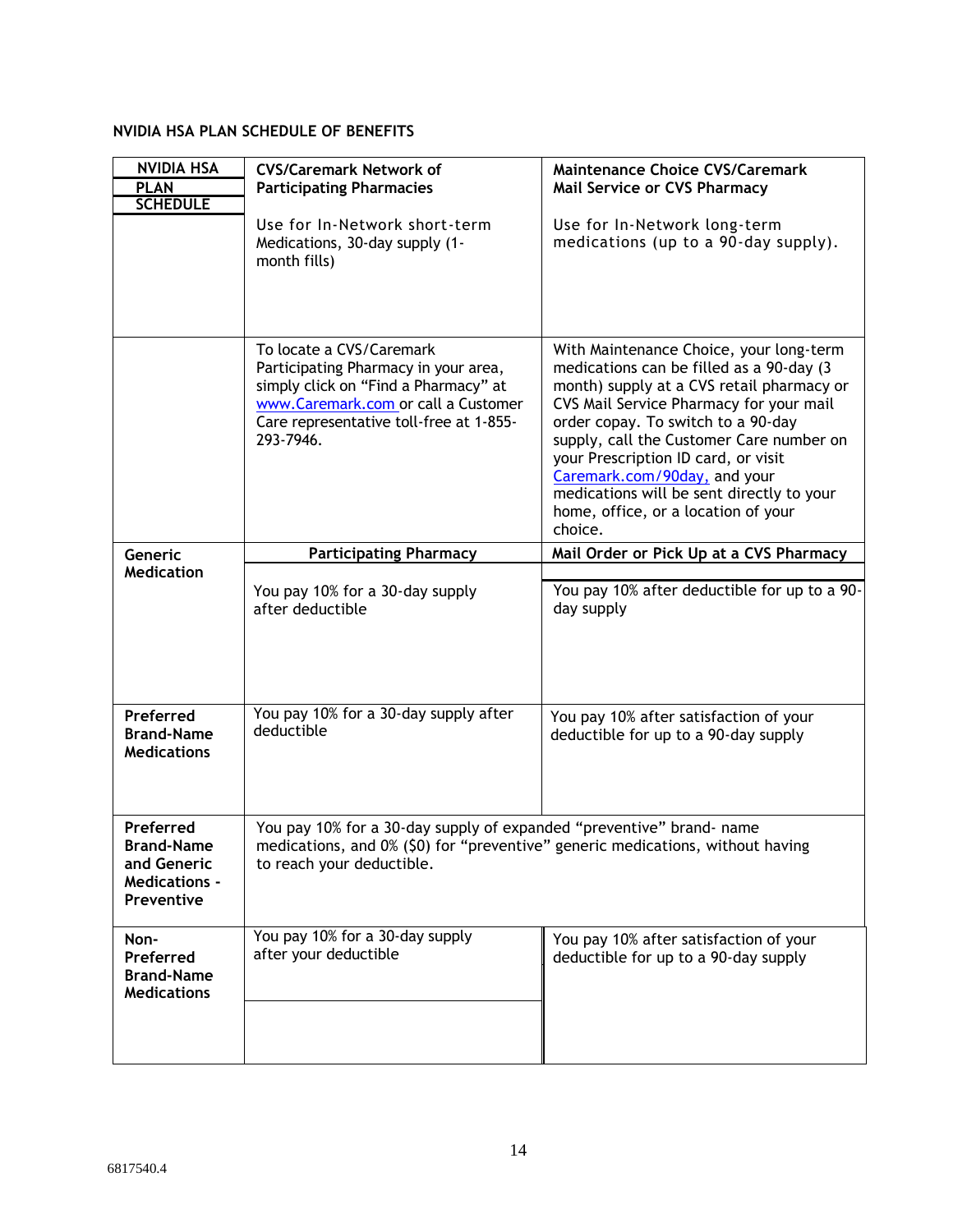| <b>Refill Limit</b>                                                                                | One initial fill plus<br>two (2) refills                                                                                                                                                                                            | One initial fill plus<br>two (2) refills                                                                                                                                       | N/A                                                                                      |
|----------------------------------------------------------------------------------------------------|-------------------------------------------------------------------------------------------------------------------------------------------------------------------------------------------------------------------------------------|--------------------------------------------------------------------------------------------------------------------------------------------------------------------------------|------------------------------------------------------------------------------------------|
| Your Maximum Out-of-Pocket Cost for<br><b>Medical Charges and Prescription Drugs</b><br>- Embedded |                                                                                                                                                                                                                                     | <b>In-Network</b><br><b>Out-of-Network</b><br>\$6,450 individual<br>\$6,450 individual<br>\$9,700 Individual +1<br>\$9,700 Individual +1<br>\$12,900 family<br>\$12,900 family |                                                                                          |
| Use of Out- of-<br><b>Network</b><br>Pharmacy                                                      | If you use an Out-of-Network pharmacy, you will pay 30% of the retail cost of your<br>Prescription Drugs or Related Supplies up to a 30-day supply.                                                                                 |                                                                                                                                                                                |                                                                                          |
| <b>Annual Deductible for Medical and</b><br>Prescription Drug Coverage - Embedded                  |                                                                                                                                                                                                                                     | <b>In-Network</b><br>\$5,000 individual<br>\$7,500 Individual +1<br>\$10,000 family                                                                                            | <b>Out-of-Network</b><br>\$5,000 individual<br>\$7,500 Indiv3idual +1<br>\$10,000 family |
| Maintenance<br>Choice                                                                              | It is recommended that you use Maintenance Choice and obtain a 90-day Prescription<br>Order from your Physician - you may use mail order or pick up your prescription at a<br>CVS pharmacy and be charged the mail order copayment. |                                                                                                                                                                                |                                                                                          |
| Preventive<br>Drugs under<br><b>Health Care</b><br><b>Reform</b>                                   |                                                                                                                                                                                                                                     | You pay nothing for this type of Prescription Drug or Related Supply                                                                                                           |                                                                                          |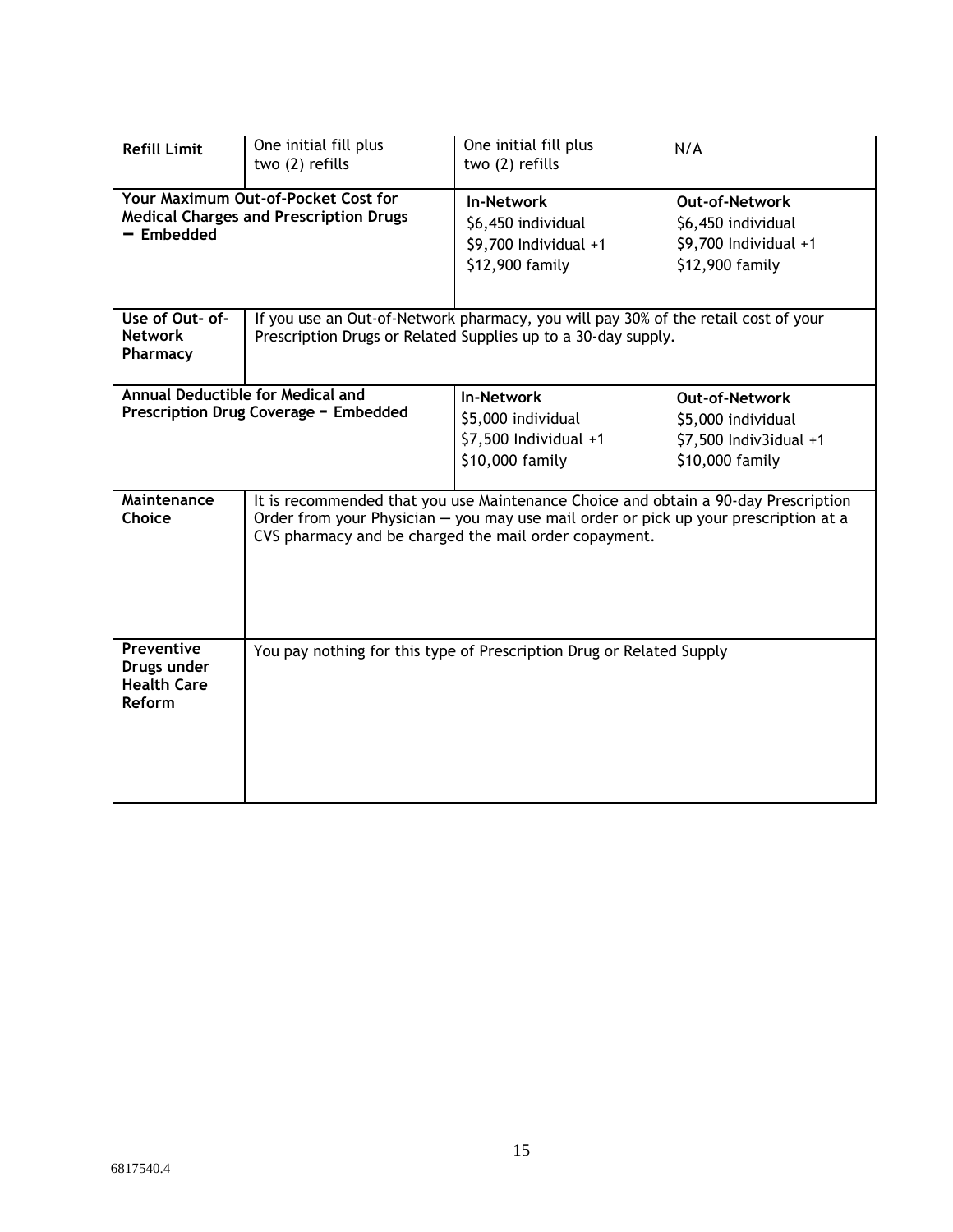### **LIMITATIONS AND EXCLUSIONS**

Each Prescription and refills of that Prescription shall be limited as follows:

- Up to a consecutive 30-day supply, at a retail pharmacy, unless limited by the drug manufacturer's packaging; or
- •
- Up to a consecutive 90-day supply at a CVS Pharmacy or CVS/Caremark Mail Service Pharmacy unless limited by the drug manufacturer's packaging; or
- To a dosage and/or dispensing limit as determined by CVS/Caremark pharmacy therapeutic team.

### **Using Maintenance Choice to Fill Your Maintenance Drugs**

You may either pick up your Maintenance Drugs at your local CVS Pharmacy or use mail order.

| <b>THEN</b>                                                         |
|---------------------------------------------------------------------|
| You don't have to do anything. We'll continue to send               |
| your medications to your location of choice.                        |
|                                                                     |
| Please let us know. You can do so quickly and easily. Choose        |
| the option that works best for you:                                 |
| Register or log into www.caremark.com to select a                   |
| www.caremark.comCVS/pharmacy location for pick up                   |
| Visit your local CVS/pharmacy and talk to the pharmacist            |
| Call us toll-free using the number on the back of your              |
| Prescription Card, and we'll handle the rest.                       |
|                                                                     |
|                                                                     |
|                                                                     |
| You can do so easily online or by phone.                            |
| Register or log into www.caremark.com, select "Start a              |
| <b>New</b>                                                          |
|                                                                     |
|                                                                     |
| Prescription," then click on "Fast Start"                           |
| Call FastStart toll-free at 1-800-875-0867. We'll handle            |
| the rest.                                                           |
| Give us a call. Use the phone number on the back of                 |
| your Prescription Card to call us toll-free.                        |
|                                                                     |
| Register at www.caremark.com to access tools that can help you save |
| www.caremark.commoney and manage your prescription benefits.        |
| To register, have your Prescription Card ready.                     |
|                                                                     |
|                                                                     |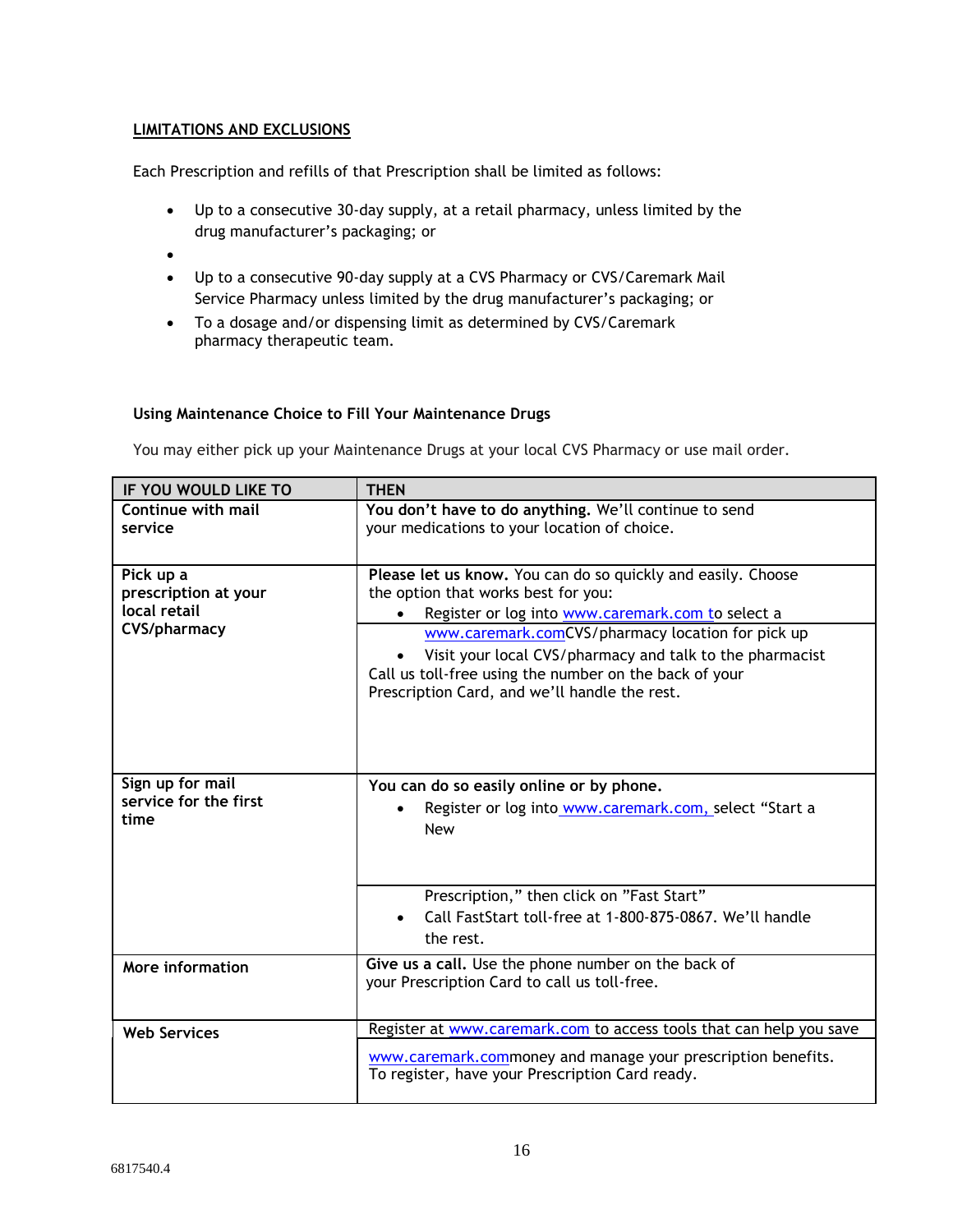Coverage for certain Prescription Drugs and Related Supplies requires your Physician to obtain authorization prior to prescribing. Prior authorization may include, for example, a Step Therapy determination which requires the progression of therapeutically equivalent drug products or supplies appropriate for treatment of a specific condition. If your Physician wishes to request coverage for Prescription Drugs or Related Supplies for which prior authorization is required, your Physician may call or complete the appropriate prior authorization form and fax it to Caremark to request a prior authorization for coverage of the Prescription Drugs or Related Supplies. Your Physician should make this request before writing the Prescription Order.

If the request is approved, your Physician will receive confirmation. The authorization will be processed in our claim system to allow you to have coverage for those Prescription Drugs or Related Supplies. The length of the authorization will depend on the diagnosis and Prescription Drugs or Related Supplies. When your Physician advises you that coverage for the Prescription Drugs or Related Supplies has been approved, you should contact the Pharmacy to fill the Prescription(s).

If the request is denied, your Physician and you will be notified that coverage for the Prescription Drug or Related Supplies is not authorized. If you disagree with a coverage decision, you may appeal that decision by submitting a written request stating why the Prescription Drugs or Related Supplies should be covered.

If you have questions about a specific prior authorization request, you should call Member Services at the toll-free number on your ID card.

All drugs newly approved by the Food and Drug Administration (FDA) are designated as either nonpreferred or non-prescription Drug List based on CVS/Caremark's P&T Committee review. Prescription Drugs that represent an advance over available therapy according to the FDA will be reviewed by the P&T Committee after FDA approval. **Exclusions**

This Plan does not cover the following:

- drugs available over the counter that do not require a Prescription by federal or state law unless state or federal law requires coverage of such drugs;
- any drug that is a pharmaceutical alternative to an over-the-counter drug other than insulin;
- drug class in which at least one of the drugs is available over the counter and the drugs in the class are deemed to be therapeutically equivalent as determined by the P&T Committee;
- FDA-approved drugs used for purposes other than those approved by the FDA unless the drug is recognized for the treatment of the particular indication in the standard reference compendia—The American Hospital Formulary Service Drug Information (AHFS)—or in medical literature. Medical literature means scientific studies published in peer-reviewed English-language bio-medical journals;
- Prescription and non-prescription supplies (such as ostomy supplies), devices, and appliances other than Related Supplies;
- diet pills or appetite suppressants (anorectics);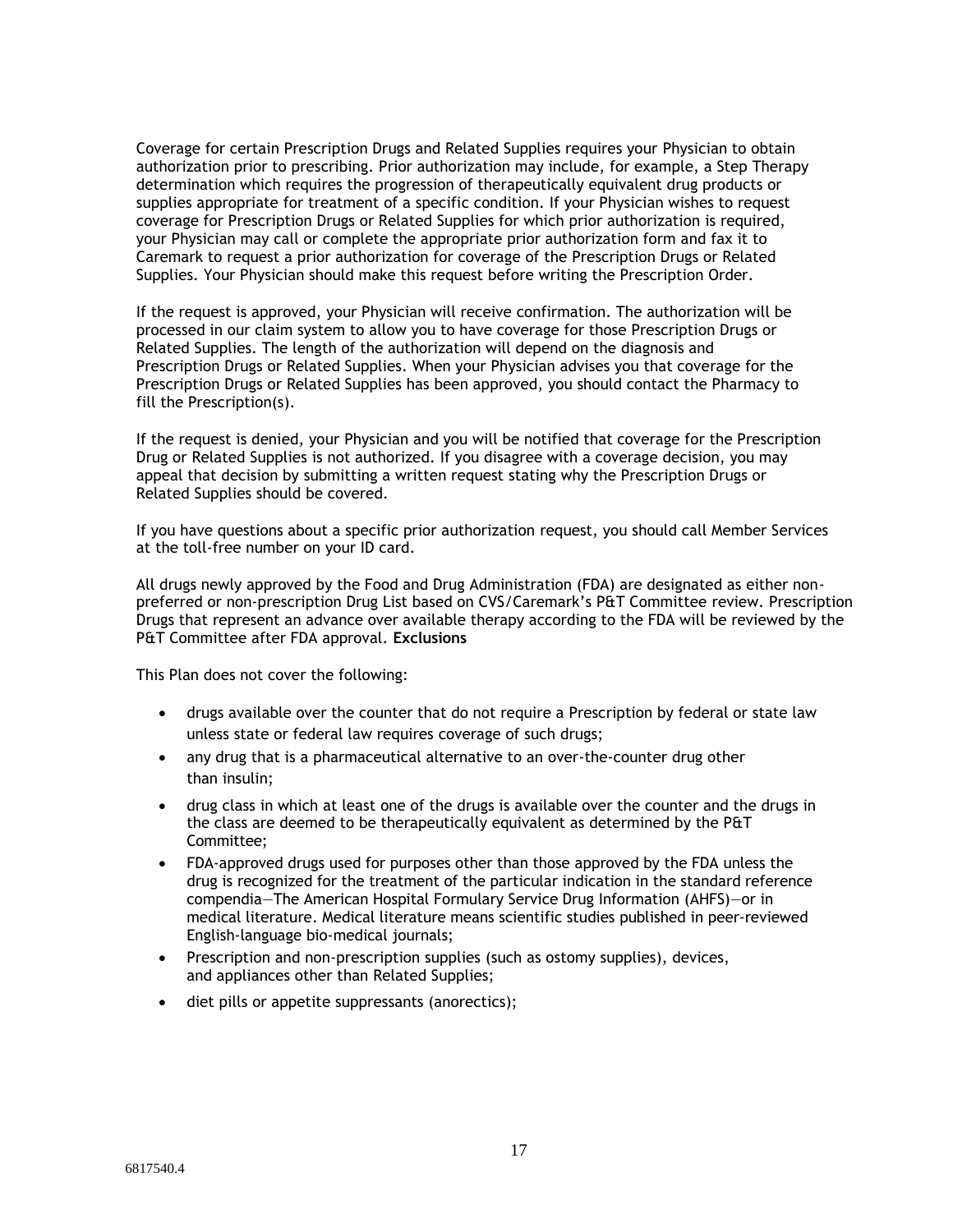- drugs used for cosmetic purposes such as drugs used to reduce wrinkles, drugs to promote hair growth, as well as drugs used to control perspiration and face cream products;
- immunization agents, biological products for allergy immunization, biological sera, blood, blood plasma and other blood products or fractions and medication used for travel prophylaxis;
- drugs used to enhance athletic performance;
- drugs which are to be taken by or administered to you while you are a patient in a licensed hospital, skilled nursing facility, rest home, or similar institution which operates on its premises or allows to be operated on its premises a facility for dispensing pharmaceuticals;
- Prescriptions more than one year from the original date of issue;
- any drugs that are experimental or investigational;
- Prescription Drugs for health conditions that are required by state or local law to be dispensed in a public facility;
- Prescription Drugs required by state or federal law to be supplied by a public school system or school district;
- Prescription Drugs for military disabilities treatable through governmental services if you are legally entitled to such treatment and facilities are reasonably available;
- Prescription Drugs for treatment of an injury or sickness which is due to war, declared, or undeclared, riot or insurrection;
- charges which you are not obligated to pay or for which you are not billed or for which you would not have been billed except that you were covered under this Plan;
- for or in connection with experimental, investigational or unproven drugs;
	- ➢ Experimental, investigational and unproven drugs are drug therapies, supplies, or devices that are determined by the P&T Committee to be:

➢ not demonstrated through existing peer reviewed, evidence-based scientific literature to be safe and effective for treating the condition or sickness for which use is proposed;

not approved by the FDA or other regulatory agency to be lawfully marketed for the proposed use; and

➢ the subject of review or approval by an Institutional Review Board for the proposed use except as provided in the "Clinical Trial" section(s) of your enrolled medical plan.

- Prescription Drugs in connection with cosmetic surgery or therapies. Cosmetic surgery or therapy is defined as surgery or therapy performed to improve or alter appearance or self-esteem or to treat psychological symptomology or psychosocial complaints related to one's appearance;
- All injectable Prescription Drugs that do not require Physician supervision and are typically considered self-administered drugs except as provided by this Plan;
- cost of biologicals that are medications for the purpose of travel or to protect against occupational hazards and risks;
- cosmetics, dietary supplements, and health and beauty aids;
- all nutritional supplements and formula except for infant formula needed for the treatment of metabolism dysfunction;
- payment for those covered under Medicare when payment is denied by Medicare plan because prescription drugs were received from a nonparticipating pharmacy;
- charges made by a hospital owned or operated by or which provides care or preforms services for the United States Government, if such charges are directly related to military-service-connected injury or sickness;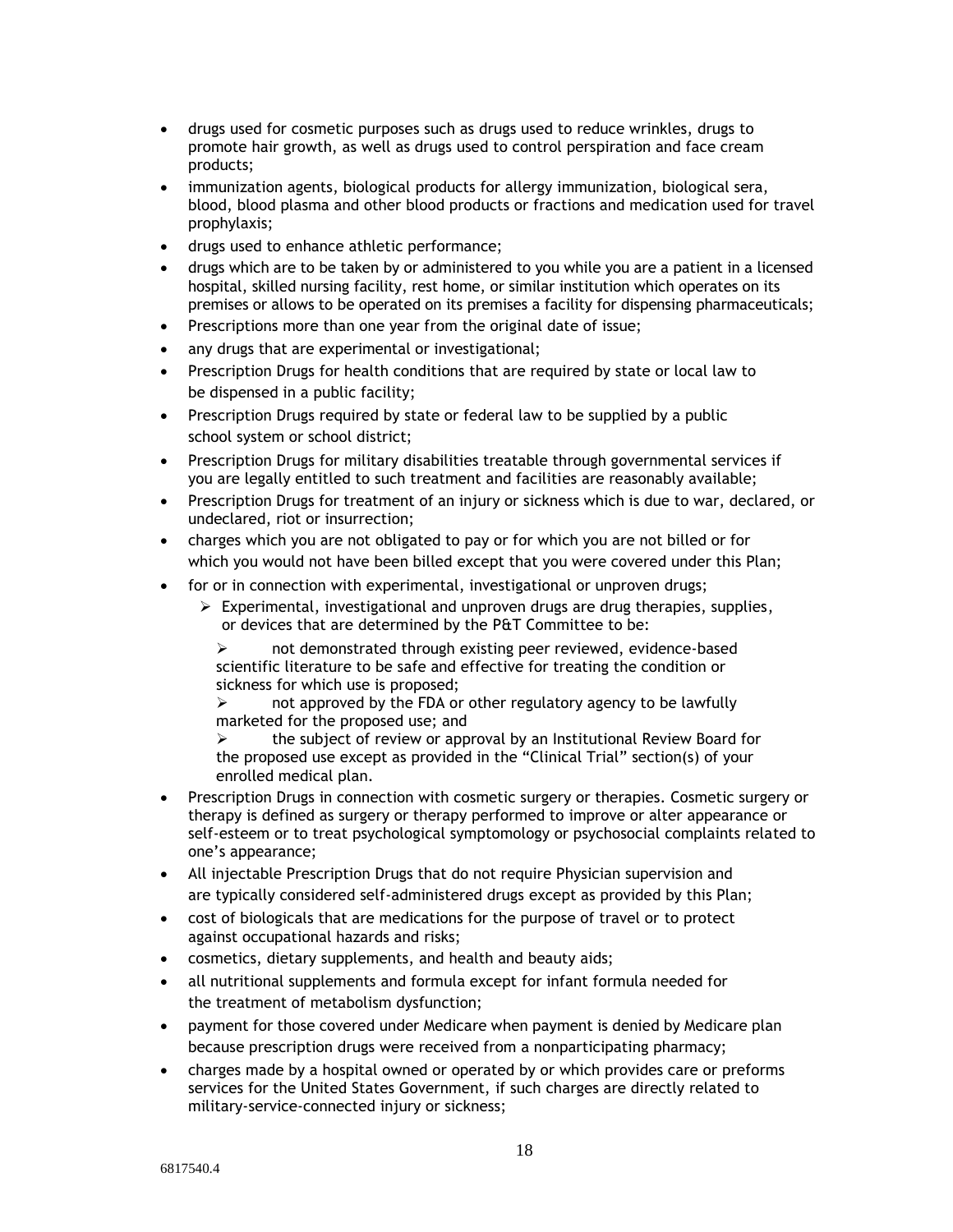- charges to the extent that you or any one of your Dependents is in any way paid or entitled to payment for those expenses by or through a public program, other than Medicaid;
- charges to the extent that payment is unlawful where the person resides when the expenses are incurred;
- charges in excess of the maximum reimbursable charge; and
- charges made by any covered provider who is a member of your or your Dependent's family.

### **Coordination of Benefits**

This section applies if you or any one of your Dependents are covered under more than one Plan and determines how benefits payable from all such Plans will be coordinated. In that case, this Plan may reduce what it pays based on what the other Plans pay. In other words, this Plan will coordinate with any other Plans you may have that reimburse you for the same Prescription

Drugs or Related Supplies. If you have more than one Prescription Drug Plan, refer to Appendix I for details on how this Plan will pay benefits. You should file all claims with each Plan.

### **Recovery of Overpayment**

When an overpayment has been made by CVS/Caremark, CVS/Caremark will have the right at any time to: recover that overpayment from the person to whom or on whose behalf it was made; or offset the amount of that overpayment from a future claim payment.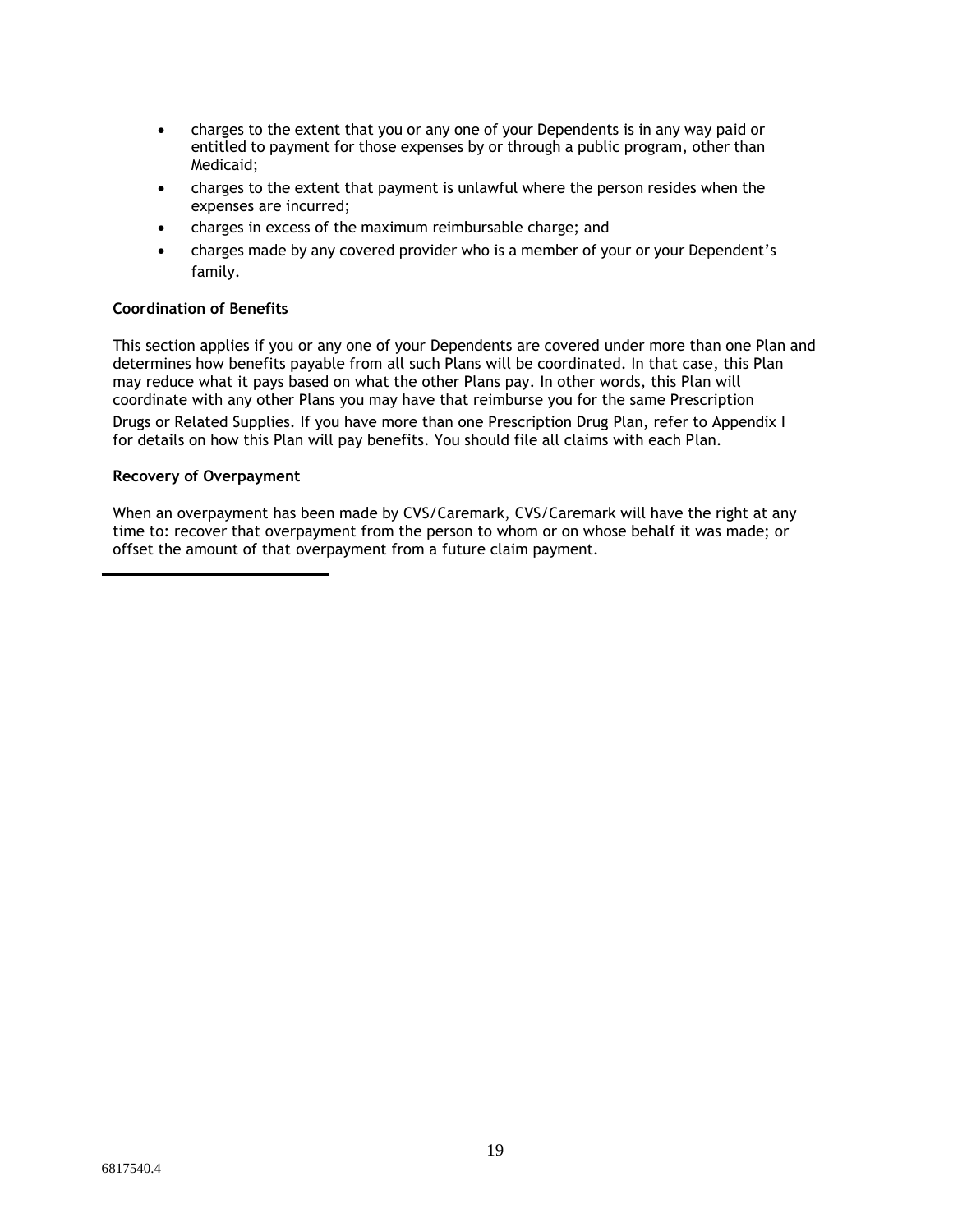### **FEDERAL REQUIREMENTS**

#### Notice of Provider Directory/Networks

A list of Participating Providers who are employed by or contract with CVS/Caremark is available to you without charge by visiting [www.caremark.com;](www.caremark.com) or by calling the toll-free telephone number on your ID card.

#### **How To File Your Claim**

When you or your Dependents purchase your Prescription Drugs or Related Supplies through a retail Participating Pharmacy (In-Network), you pay any applicable Copayment, Coinsurance, or Deductible at the time of purchase. You do not need to file a claim form; just show your identification card and pay your share of the cost, if any.

If you or your Dependents purchase your Prescription Drugs or Related Supplies through a non-Participating Pharmacy (Out-of-Network), you pay the full cost at the time of purchase. You must submit a claim form and itemized bills to the claims address listed on the claim form in order to receive reimbursement. You can find this claim form online at [www.caremark.com](http://www.caremark.com/) or by calling Member Services using the toll-free number on your identification card.

Out-of-Network claims can be submitted on your behalf by the pharmacy as well.

### **Claims Reminder**

- **BE SURE TO USE YOUR CVS/Caremark MEMBER ID AND ACCOUNT/GROUP NUMBER WHEN YOU VISIT THE PHARMACY OR FILE A PAPER CLAIM.**
- **YOUR MEMBER ID IS THE ID SHOWN ON YOUR BENEFIT IDENTIFICATION CARD. YOUR ACCOUNT/GROUP NUMBER IS SHOWN ON YOUR BENEFIT IDENTIFICATION CARD.**
- **BE SURE TO FOLLOW THE INSTRUCTIONS LISTED ON THE CLAIM FORM CAREFULLY WHEN SUBMITTING A PAPER CLAIM.**

### **Timely Filing of Out-of-Network Claims**

CVS/Caremark will consider Out-of-Network claims if submitted within 365 days after services are rendered. If Out-of-Network claims are not submitted within 365 days, the claim will not be considered valid and will be denied.

### **Filing Fraudulent Claims**

Any person who knowingly and with intent to defraud any person files a claim containing any materially false information commits a fraudulent act against the Plan and NVIDIA.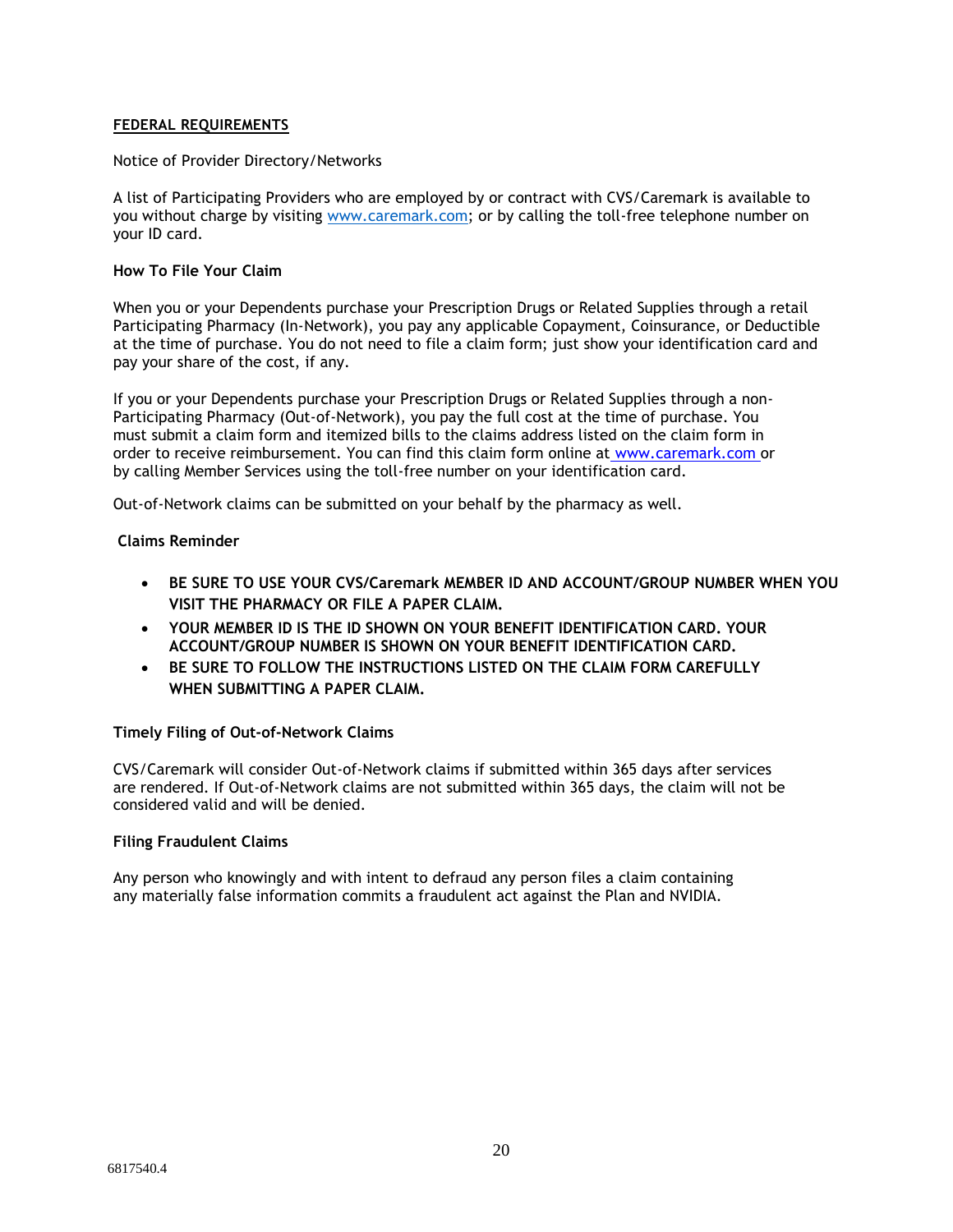### **Procedures Regarding Claims Determinations**

In general, Prescription Drug benefits must be Medically Necessary to be covered under this Plan. The procedures for determining Medical Necessity vary, according to the underlying type of service or benefit requested, and the medical plan option you have chosen. Claim determinations are made based on the type of claim: urgent care, pre-service, concurrent, or post-service, as described below.

- 1. Urgent Care Claims: A claim for benefits under the Plan where the application of the time periods for making non-urgent care determinations could seriously jeopardize your life or health or your ability to regain maximum function, or, in the opinion of a physician with knowledge of your medical condition, would subject you to severe pain that cannot be adequately managed without the care or treatment that is the subject of the claim.
- 2. Pre-service Claims: A claim for a benefit under the Plan where the Plan conditions receipt of the benefit, in whole or in part, on approval of the benefit in advance of obtaining medical care. Further, if the Plan does not require you to obtain approval of a medical service prior to getting treatment, then there is no "Pre-service Claim." You simply follow the Plan's procedures with respect to any notice that may be required after receipt of treatment, and file the claim as a Post-service Claim.
- 3. Concurrent Claims: A "concurrent claim" arises when the Plan has approved an on-going course of treatment to be provided over a period of time or for a specified number of treatments, and either (a) the Plan determines that the course of treatment should be reduced or terminated, or (b) you request an extension of the course of treatment beyond that which the Plan has approved.
- 4. Post-service Claims: A claim for a benefit under the Plan that does not require prior approval under the terms of the Plan.

CVS/Caremark will notify you of its determination of your claim within the following time periods:

1. Pre-service Urgent Care Claims: If you have provided CVS/Caremark all of the necessary information, CVS/Caremark will notify you of its initial decision within 72 hours from the time of receipt of your initial claim.

If you have not provided all of the information needed to process the claim, then you will be notified as to what specific information is needed as soon as possible, but not later than 24 hours after receipt of the claim. You will be notified of a determination of benefits as soon as possible, but not later than 48 hours, taking into account the medical exigencies, after the earliest of (a) the Plan's receipt of the specified information, or (b) the end of the period afforded you to provide the information.

2. Pre-service Non-Urgent Care Claims: If you have provided all of the information needed to process the claim, CVS/Caremark will notify you of its initial decision within 15 days of receipt of your initial claim, unless an extension, of up to 15 days, is necessary due to matters beyond the control of the Plan. If CVS/Caremark determines that such an extension is necessary, you will be notified, prior to the expiration of the initial 15-day processing period, of the circumstances requiring the extension of time and the date by which CVS/Caremark expects to render a decision.

If you have not provided all of the information needed to process the claim, then you will be notified as to what specific information is needed as soon as possible, but not later than 5 days after receipt of the claim. You will be given at least 45 days from receipt of this notice within which to provide the specified information.

3. Concurrent Claims: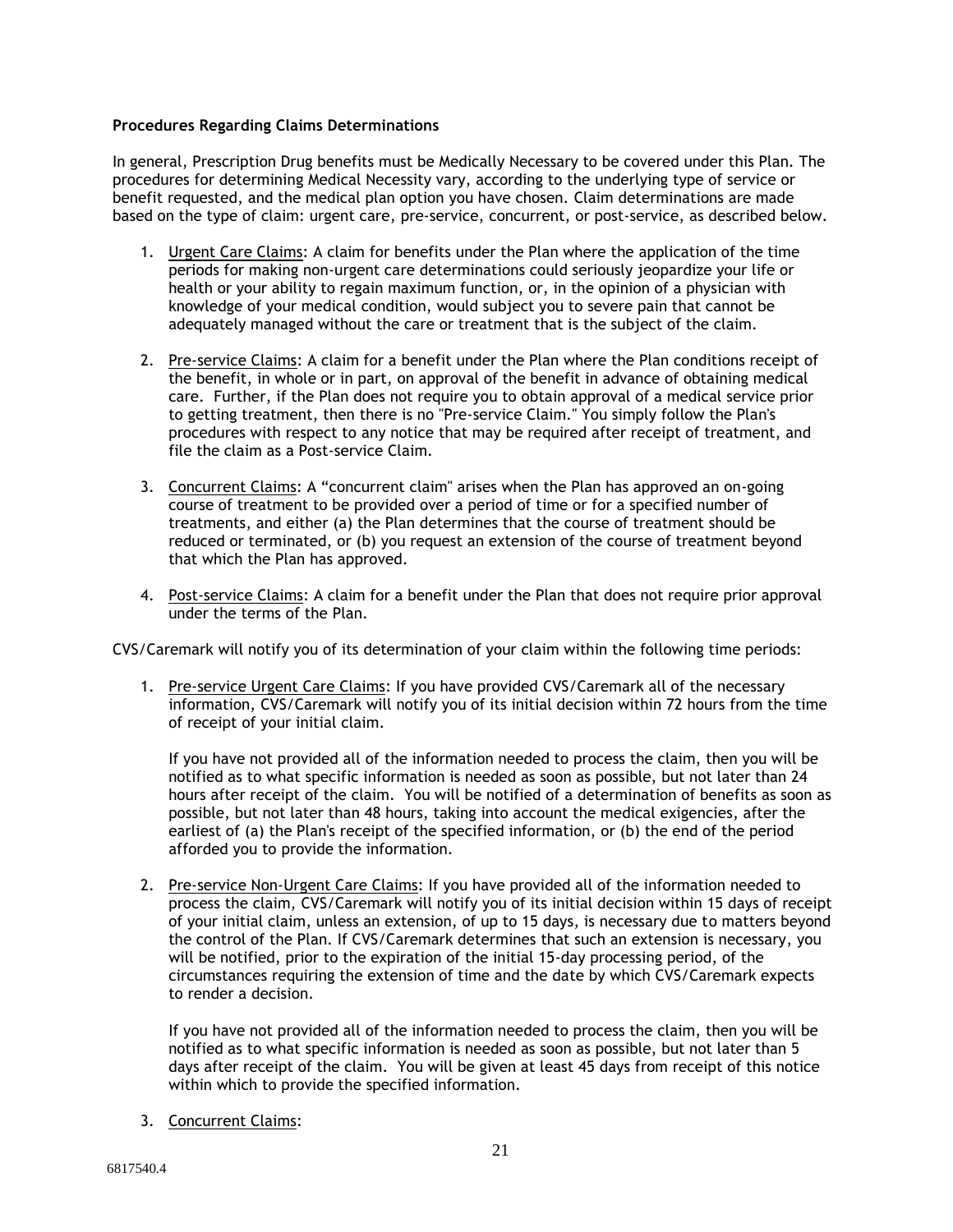*Plan Notice of Reduction or Termination*. If CVS/Caremark is notifying you of a reduction or termination of a course of treatment, before the end of such period of time or number of treatments, you will be notified sufficiently in advance of the reduction or termination to allow you to appeal and obtain a determination before the benefit is reduced or terminated.

*Request by Claimant Involving Urgent Care*. For urgent care claims involving an extension of an ongoing treatment or a course of treatment over a period of time (i.e., a concurrent claim that is also an urgent care claim), CVS/Caremark will provide you with a notice of its decision within 24 hours of the receipt of the claim, so long as the claim was made at least 24 hours prior to the expiration of the previously approved prescribed period of time or number of treatments.

4. Post-service Claims: If you have provided all of the information needed to process the claim, CVS/Caremark will notify you within 30 days of receipt of the initial claim unless an extension of up to 15 days is necessary due to matters beyond the control of the Plan. If CVS/Caremark determines that such an extension is necessary, you will be notified, prior to the expiration of the initial 30-day processing period, of the circumstances requiring the extension of time and the date by which CVS/Caremark expects to render a decision.

If the extension described above is necessary because you failed to submit the information necessary to decide the claim, the notice of extension must describe specifically the required information. You shall be afforded at least 45 days from the receipt of such notice within which to provide the specified information.

#### **Notice of Claim Determination**

When prescription drug benefits are determined not to be covered, you or your representative will receive a written description of the adverse determination will include the following information: the specific reason for the denial; specific references to the Plan provisions on which the denial is based; a description of any additional material or information necessary for you to perfect the claim and an explanation as to why such information is necessary; an explanation of the Plan's review procedures; your right to bring a civil action under ERISA Section 502(a) after completion of all required levels of review; if your claim is denied based on medical necessity, experimental treatment, or similar exclusion or limitation, an explanation of the scientific or clinical judgment applied in the benefit determination, or a notice of where and how you can obtain a copy; if your claim for benefits is denied based on an internal rule, guideline, protocol, or other similar criterion, the notice will either state the specific rule, guideline, protocol, or other similar criterion; or include a statement that a copy of such rule, guideline, protocol, or other criterion will be provided to you free of charge upon request; and for purposes of urgent care, a description of the expedited review process.

Notices will be provided in a culturally and linguistically appropriate manner and will also include the following information, as appropriate:

- Information sufficient to identify the claim involved, including the date of service, the health care provider, the claim amount (if applicable), notice of the opportunity to request diagnosis codes and treatment codes (and their corresponding meanings);
- For an adverse benefit determination or final internal adverse benefit determination, the denial code and its corresponding meaning, as a well as a description of the Plan's or issuer's standard, if any, that was used in denying the claim. In the case of a final internal adverse benefit determination, this description must also include a discussion of the decision;
- A description of available internal appeals and external review processes, including information regarding how to initiate an appeal; and
- A description of the availability of, and contact information for, an applicable office of health insurance consumer assistance or ombudsman established under Public Health Service Act section 2793.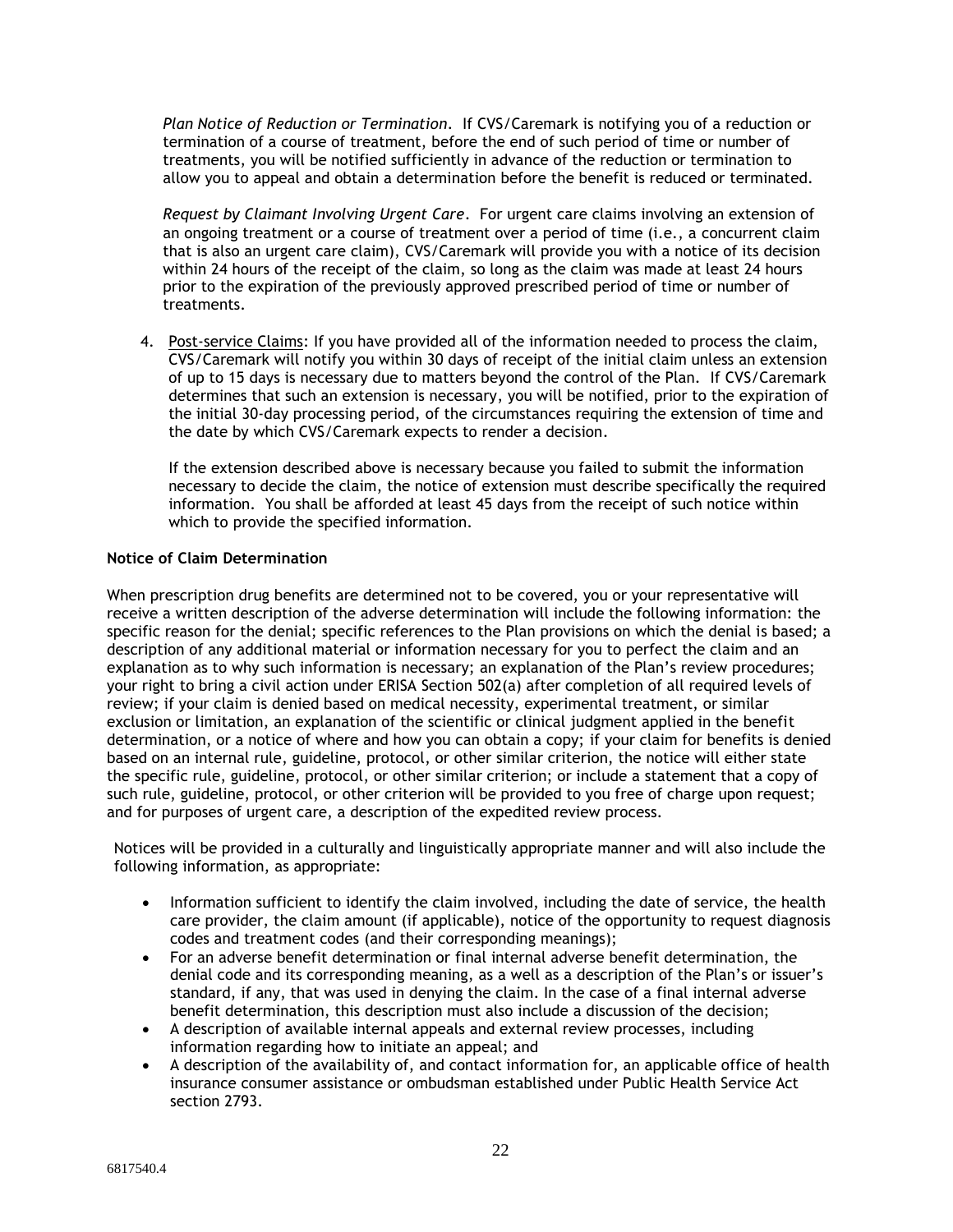### **Internal Appeals Procedure**

To initiate an appeal, you must submit a request for an appeal in writing to CVS/Caremark within 180 days of receipt of a denial notice (note: appeal requests involving urgent care claims may be submitted orally or in writing). You should state the reason why you feel your appeal should be approved and include any information supporting your appeal. If you are unable or choose not to write, you may ask CVS/Caremark to register your appeal by telephone. Call or write us at the tollfree number on your ID card, explanation of benefits, or claim form.

Your appeal will be reviewed and the decision made by someone not involved in the initial decision. Appeals involving Medical Necessity or clinical appropriateness will be considered by a health care professional.

We will notify you of our appeal determination within the following timeframes:

- 1. Pre-service Urgent Care Claims. As soon as possible, taking into account the medical exigencies, but not later than 72 hours after receipt of the appeal. If you request that your appeal be expedited, you may also ask for an expedited external review at the same time, if the time to complete an expedited review would be detrimental to your medical condition.
- 2. Pre-service Non-Urgent Care Claims. Within a reasonable period of time appropriate to the medical circumstances, but not later than 30 days after receipt of the appeal.
- 3. Concurrent Claims. Within an appropriate time period based upon the type of claim: preservice urgent, pre-service non-urgent or post-service.
- 4. Post-service Claims. Within a reasonable period of time, but not later than 60 days after receipt of the appeal.

In the event any new or additional information (evidence) is considered, relied upon or generated by CVS/Caremark in connection with the appeal, CVS/Caremark will provide this information to you as soon as possible and sufficiently in advance of the decision, so that you will have an opportunity to respond. Also, if any new or additional rationale is considered by CVS/Caremark, CVS/Caremark will provide the rationale to you as soon as possible and sufficiently in advance of the decision so that you will have an opportunity to respond.

### **Notice of Benefit Determination on Appeal**

Every notice of a determination on appeal will be provided in writing or electronically and, if an adverse determination, will include: information sufficient to identify the claim; the specific reason or reasons for the adverse determination; reference to the specific Plan provisions on which the determination is based; a statement that the claimant is entitled to receive, upon request and free of charge, reasonable access to and copies of all documents, records, and other Relevant Information as defined below; a statement describing any voluntary appeal procedures offered by the Plan and the claimant's right to bring an action under ERISA section 502(a), if applicable; upon request and free of charge, a copy of any internal rule, guideline, protocol or other similar criterion that was relied upon in making the adverse determination regarding your appeal, and an explanation of the scientific or clinical judgment for a determination that is based on a Medical Necessity, experimental treatment or other similar exclusion or limit; and information about any office of health insurance consumer assistance or ombudsman available to assist you in the appeal process. A final notice of an adverse determination will include a discussion of the decision.

You also have the right to bring a civil action under section 502(a) of ERISA if you are not satisfied with the decision on review.

### **External Review Procedure**

If you are not fully satisfied with the decision of CVS/Caremark's internal appeal review and the appeal involves medical judgment or a rescission of coverage, you may request that your appeal be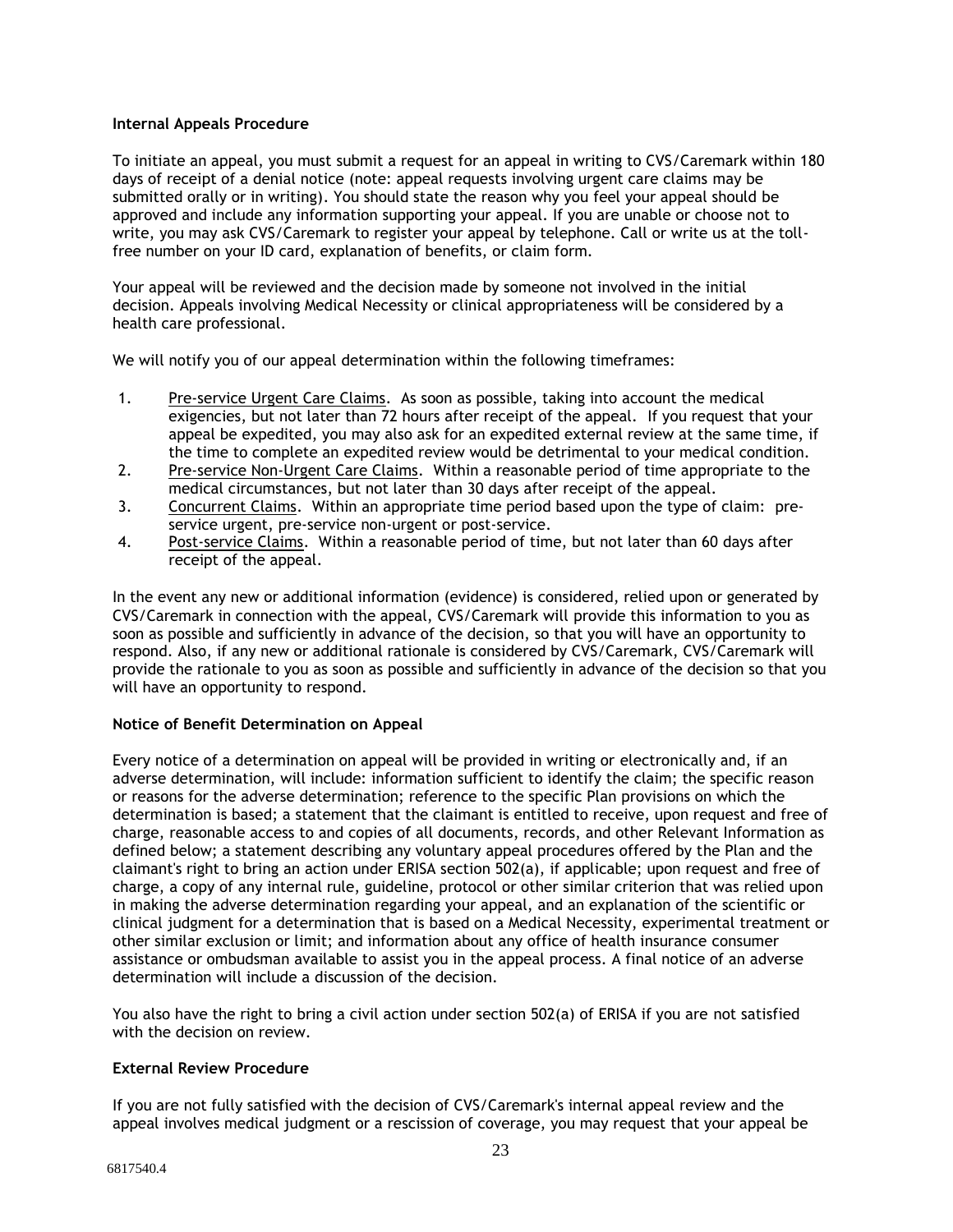referred to an Independent Review Organization (IRO). The IRO is composed of persons who are not employed by CVS/Caremark, or any of its affiliates. A decision to request an external review to an IRO will not affect the claimant's rights to any other benefits under the Plan.

There is no charge for you to initiate an external review. The IRO will review any timely-received additional information you (or your representative) provide and the documents and information that CVS/Caremark reviewed in connection with its denial (for example, medical records, attending health care professional's recommendation, the terms of the plan, appropriate practice guidelines, any applicable clinical review criteria developed and used by the Plan, the opinion of the IRO's clinical reviewer(s), etc.). CVS/Caremark and this Plan will abide by the decision of the IRO.

To request a review, you must notify the Appeals Coordinator within four months of your receipt of CVS/Caremark's appeal review denial. CVS/Caremark will then forward the file to a randomly selected IRO. The IRO will render an opinion within 45 days of receipt of the request for external review.

You can request expedited review of urgent care claims. When requested, and if a delay would be detrimental to your medical condition, as determined by CVS/Caremark's Physician Reviewer, the external review shall be completed within 72 hours.

#### **Relevant Information**

Relevant Information is any document, record or other information which: was relied upon in making the benefit determination; was submitted, considered or generated in the course of making the benefit determination, without regard to whether such document, record, or other information was relied upon in making the benefit determination; demonstrates compliance with the administrative processes and safeguards required by federal law in making the benefit determination; or constitutes a statement of policy or guidance with respect to the Plan concerning the denied Prescription Drug benefit, without regard to whether such advice or statement was relied upon in making the benefit determination.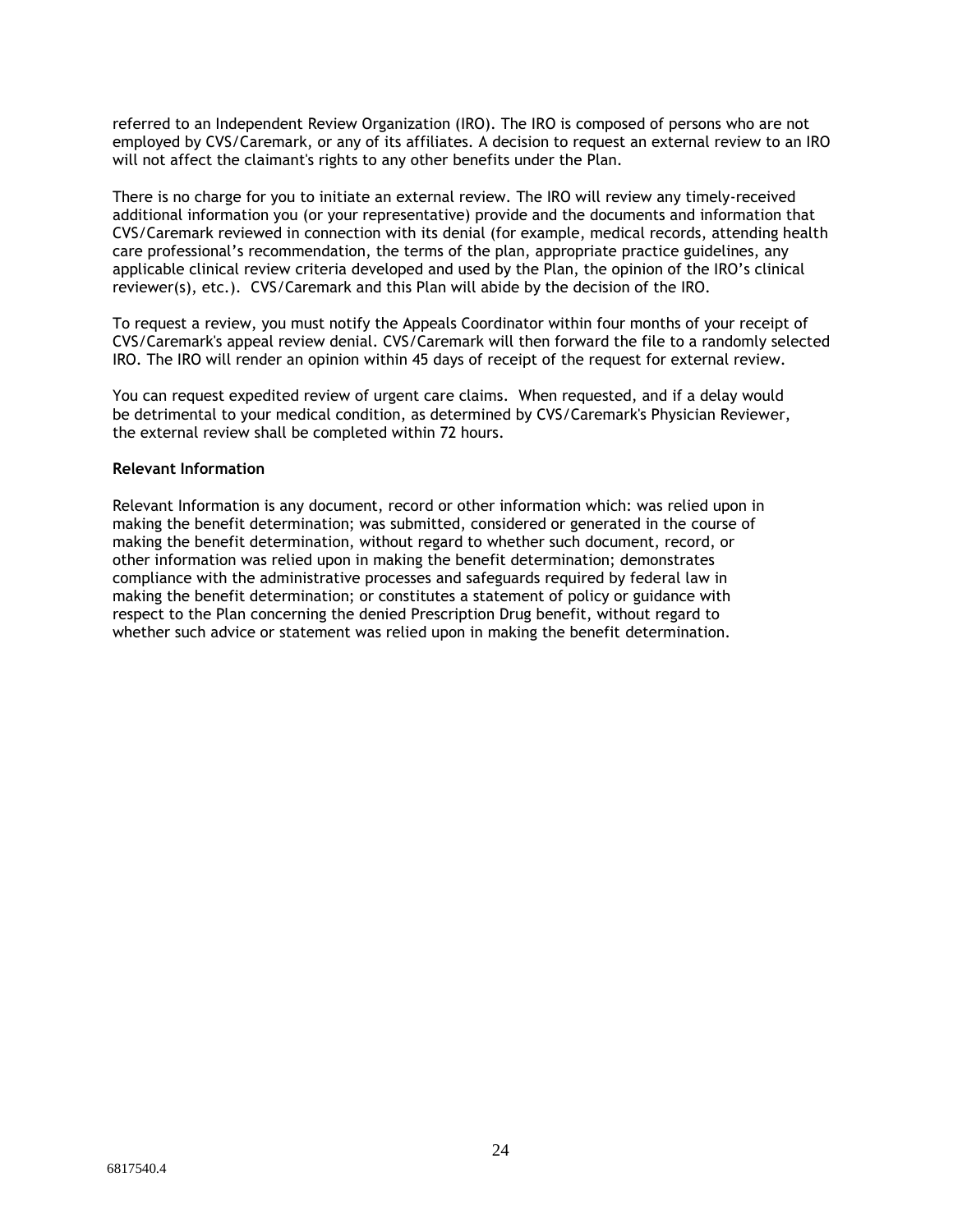### **Legal Action**

You have the right to bring a civil action under section 502(a) of ERISA if you are not satisfied with the outcome of the appeals procedure. In most instances, you may not initiate a legal action against CVS/Caremark until you have completed the Plan's internal appeal processes. However, no action may be brought unless done so within three years after proof of claim is provided.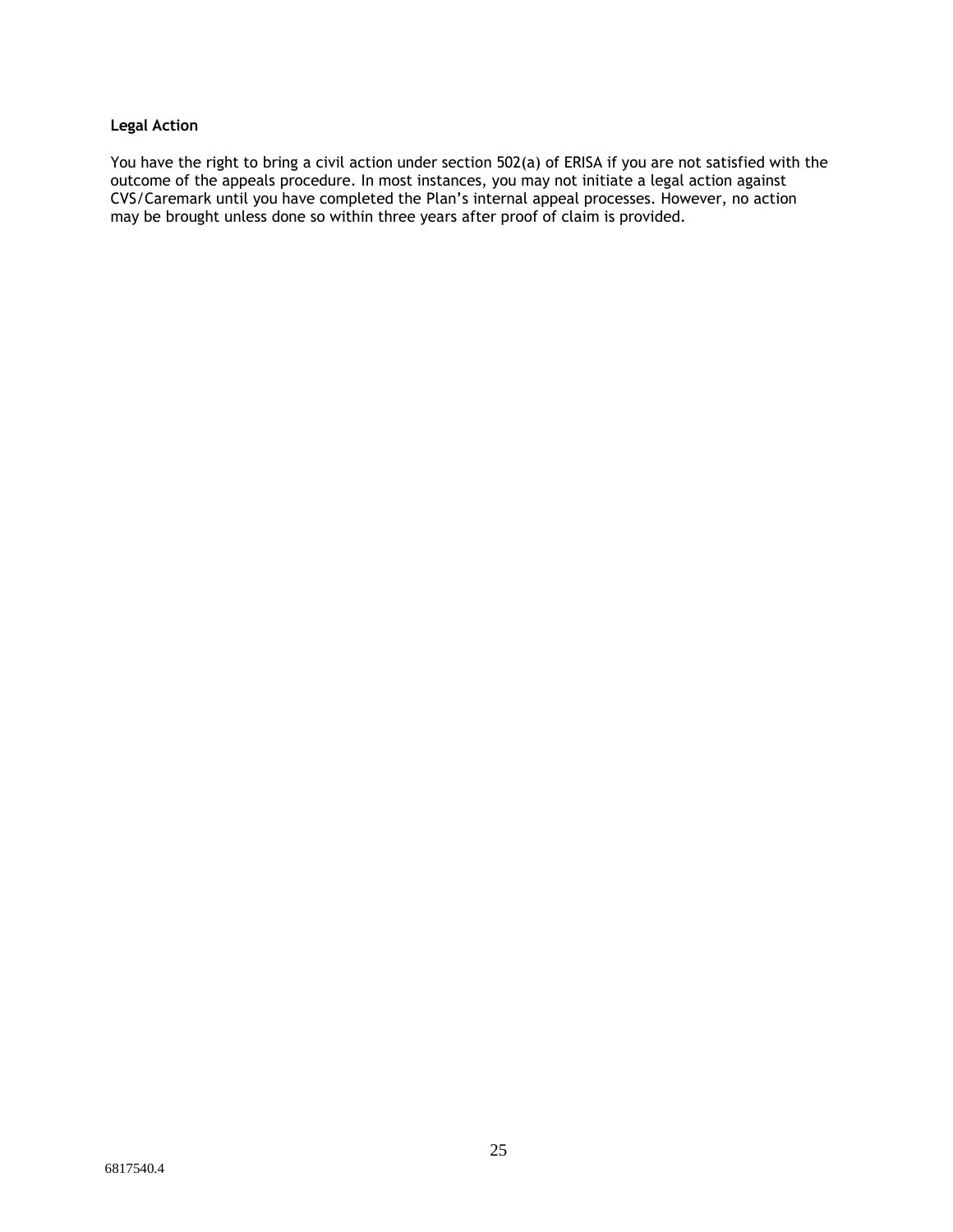### **ERISA REQUIRED INFORMATION**

### **Name and Address of Plan Administrator**

NVIDIA Corporation 2788 San Tomas Expressway Santa Clara, CA 95051 408-486-2000 Nvidia-benefits@nvidia.com

**Employer ID Number**: 94-3177549

| <b>Plan Number</b> | <b>Type of Coverage</b>           | Plan Name           |
|--------------------|-----------------------------------|---------------------|
| 502                | <b>Prescription Drug Benefits</b> | NVIDIA Welfare Plan |

**Type of Plan:**

This Summary Plan Description describes the self-funded Prescription Drug component of the NVIDIA Welfare Plan. CVS/Caremark does not insure any of the Prescription Drug benefits described in this Summary Plan Description.

#### **Name and address of Claims Administrator:**

### CVS/Caremark **[www.caremark.com](http://www.caremark.com/)**

Mail Claims to the address on the Claim Form

### **Type of Administration:**

CVS/Caremark is the Claims Administrator pursuant to the terms of an administrative service agreement with NVIDIA and acts as a fiduciary under ERISA as to self-insured Prescription Drug claims and appeals.

### **Agent for Service of Legal Process:**

For disputes arising under this Plan, service of legal process may be made upon NVIDIA at the following address:

Corporate General Counsel NVIDIA Corporation 2788 San Tomas Expressway Santa Clara, CA 95051

### **Contributions:**

NVIDIA and Eligible Employees both make contributions towards the cost of Prescription Drug benefits.

### **Plan Year:**

Calendar Year (the 12-month period beginning each January 1 and ending the following December 31).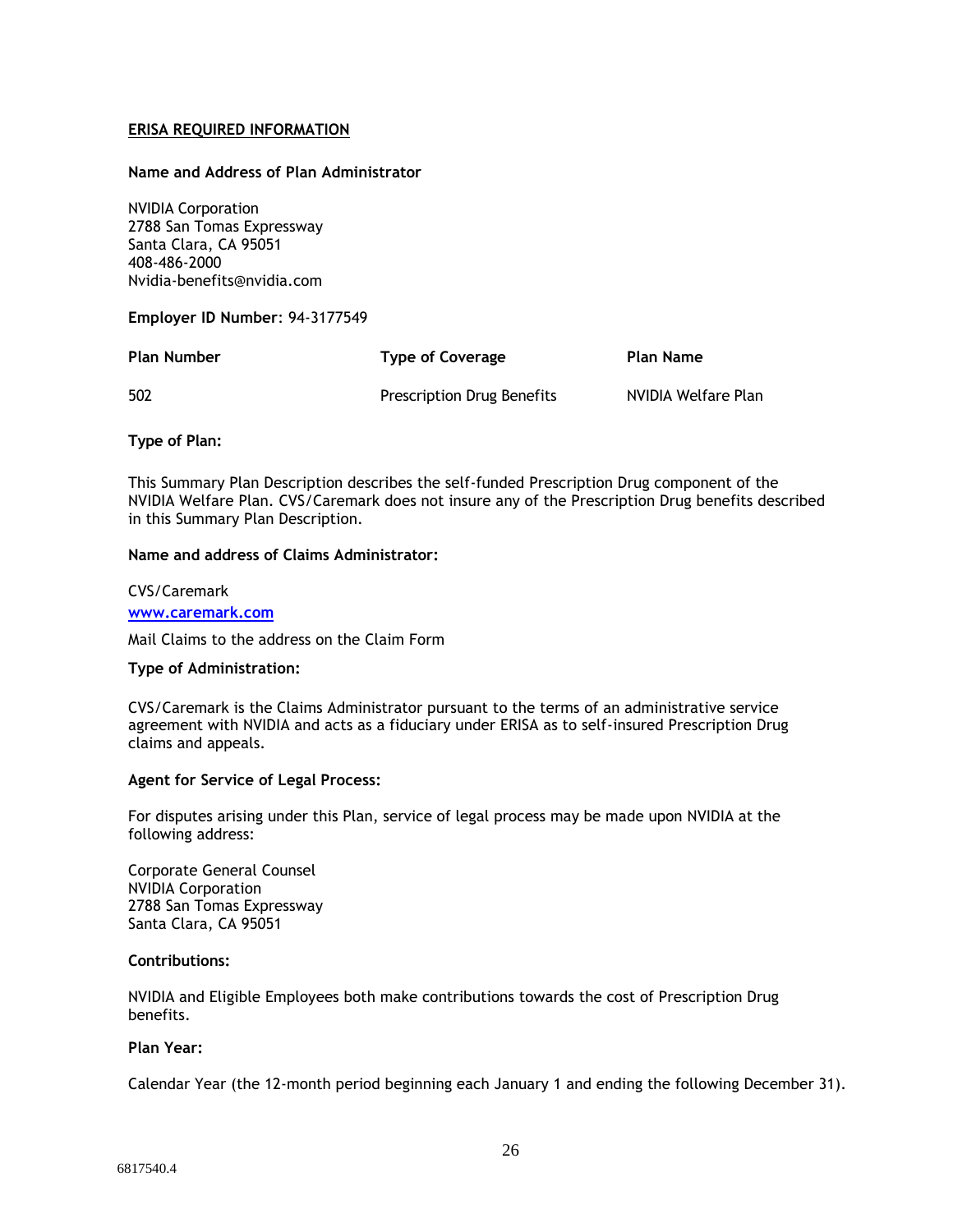### **Qualified Medical Child Support Orders**

You and your beneficiaries can obtain, without charge from NVIDIA, a copy of any procedures governing Qualified Medical Child Support Orders (QMCSO).

#### **Discretionary Authority**

The Plan Administrator delegates to CVS/Caremark the discretionary authority to interpret and apply Plan terms and to make factual determinations in connection with its review of claims and appeals under the Plan. Such discretionary authority is intended to include, but not limited to, the determination of the eligibility of persons desiring to enroll in or claim benefits under the Plan, the determination of whether a person is entitled to benefits under the Plan, and the computation of any and all Prescription Drug benefit payments. The Plan Administrator also delegates to CVS/Caremark the discretionary authority to perform a full and fair review, as required by ERISA, of each claim denial which has been appealed by the claimant or his duly authorized representative. CVS/Caremark is the "named fiduciary" under ERISA as to the determination of all self-insured Prescription Drug claims and appeals. Any interpretation or determination made pursuant to such discretionary authority shall be given full force and effect, unless it can be shown that the interpretation or determination was arbitrary and capricious.

#### **Plan Amendment or Termination**

NVIDIA reserves the right to change or terminate this Plan and the NVIDIA Welfare Plan (of which this Plan is a Component Plan) in any way and at any time.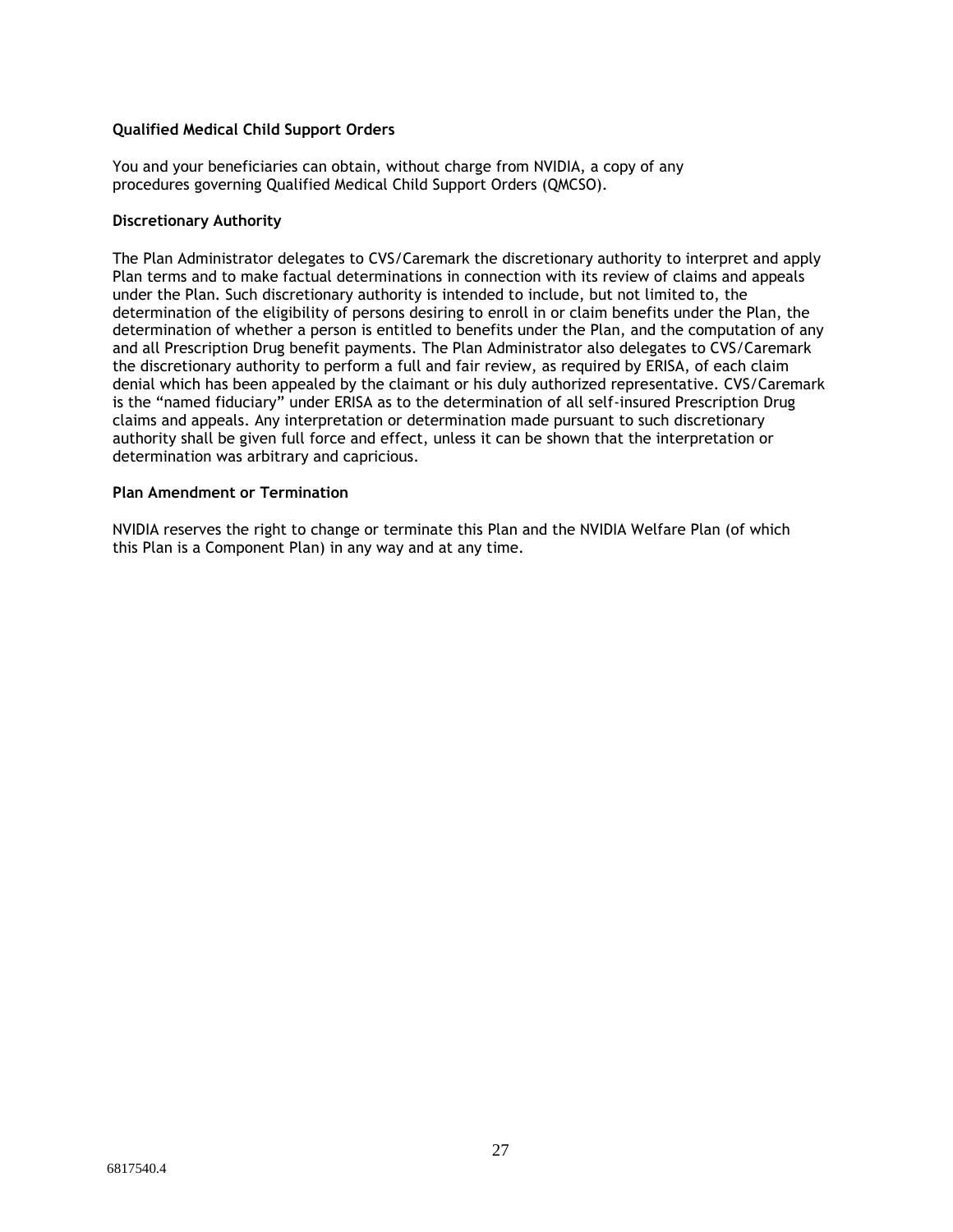### **STATEMENT OF ERISA RIGHTS**

As a participant in the Plan you are entitled to certain rights and protections under the Employee Retirement Income Security Act of 1974 (ERISA). ERISA provides that all Plan participants shall be entitled to:

### **(A) Receive Information About Your Plan and Benefits:**

- examine, without charge, at the Plan Administrator's office and at other specified locations, such as worksites and union halls, all documents governing the Plan, including insurance contracts and collective bargaining agreements and a copy of the latest annual report (Form 5500 Series) filed by the Plan with the U.S. Department of Labor and available at the Public Disclosure room of the Employee Benefits Security Administration;
- obtain, upon written request to the Plan Administrator, copies of documents governing the Plan, including insurance contracts and collective bargaining agreements, and a copy of the latest annual report (Form 5500 Series) and updated summary plan description. The administrator may make a reasonable charge for the copies; and
- receive a summary of the Plan's annual financial report. The Plan Administrator is required by law to furnish each person under the Plan with a copy of this summary financial report.

### **(B) Continue Group Health Plan Coverage:**

• continue health care coverage for yourself, your spouse or Dependents if there is a loss of coverage under the Plan as a result of a qualifying event. You or your Dependents may have to pay for such coverage. Review this Summary Plan Description and the documents governing the Plan on the rules governing your federal continuation coverage rights.

### **(C) Prudent Actions by Plan Fiduciaries:**

In addition to creating rights for Plan participants, ERISA imposes duties upon the people responsible for the operation of the employee benefit plan. The people who operate your Plan, called "fiduciaries" of the Plan, have a duty to do so prudently and in the interest of you and other Plan participants and beneficiaries. No one, including your employer, your union, or any other person may fire you or otherwise discriminate against you in any way to prevent you from obtaining a welfare benefit or exercising your rights under ERISA.

### **(D) Enforce Your Rights:**

If your claim for a welfare benefit is denied or ignored you have a right to know why this was done, to obtain copies of documents relating to the decision without charge, and to appeal any denial, all within certain time schedules. For example, a suit for benefits under this Plan must be brought within three years after proof of claim is provided.

Under ERISA, there are steps you can take to enforce the above rights. For instance, if you request a copy of Plan documents or the latest annual report from the Plan and do not receive them within 30 days, you may file suit in a federal court. In such a case, the court may require the Plan Administrator to provide the materials and pay you up to \$110 a day until you receive the materials, unless the materials were not sent because of reasons beyond the control of the administrator.

If you have a claim for benefits which is denied or ignored, in whole or in part, you may file suit in a state or federal court. In addition, if you disagree with the Plan's decision or lack thereof concerning the qualified status of a domestic relations order or a medical child support order, you may file suit in federal court. If it should happen that Plan fiduciaries misuse the Plan's money, or if you are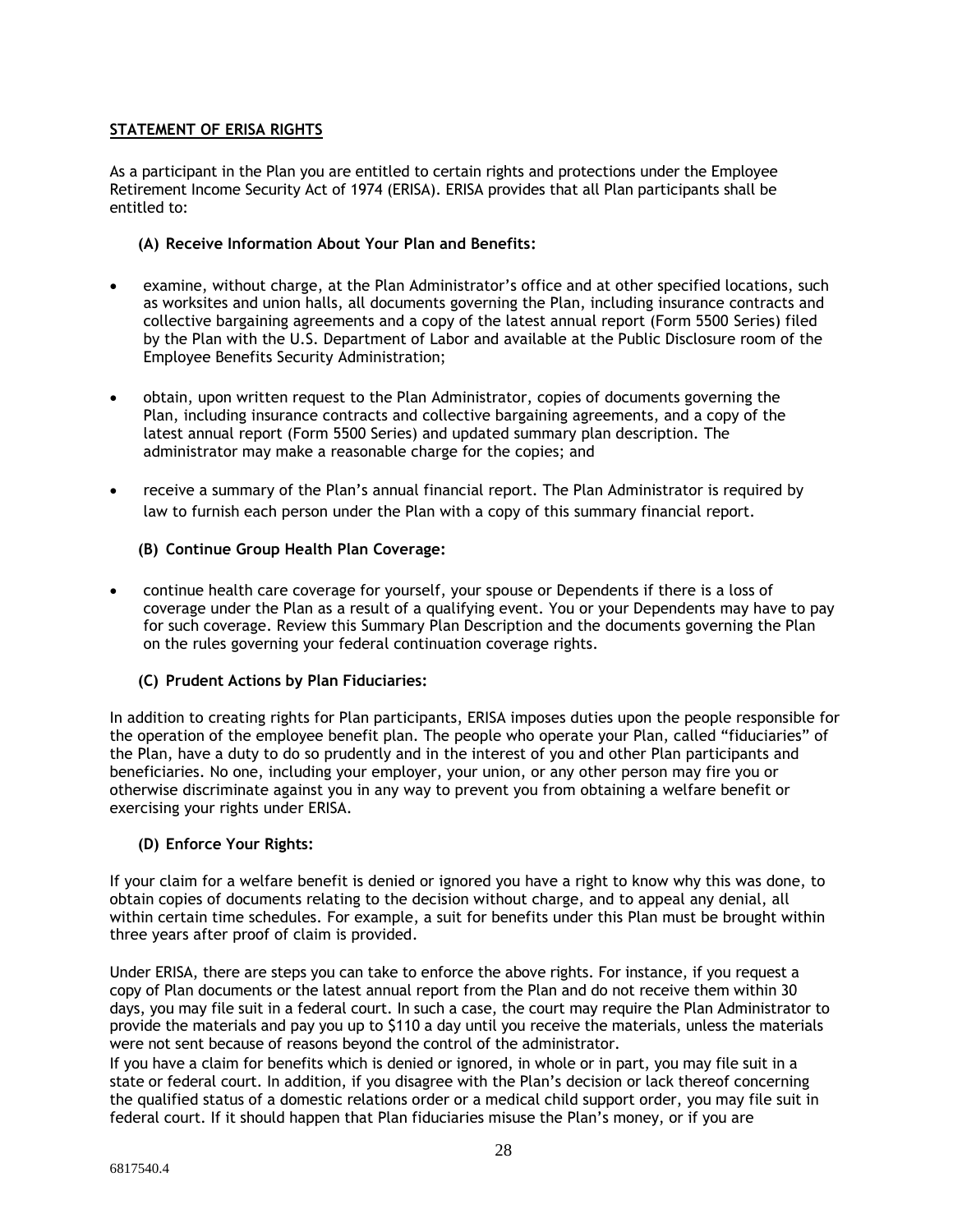discriminated against for asserting your rights, you may seek assistance from the U.S. Department of Labor, or you may file suit in a federal court. The court will decide who should pay court costs and legal fees. If you are successful the court may order the person you have sued to pay these costs and fees. If you lose, the court may order you to pay these costs and fees, for example if it finds your claim is frivolous.

### **Assistance with Your Questions**

If you have any questions about your Plan, you should contact the Plan Administrator. If you have any questions about this statement or about your rights under ERISA, or if you need assistance in obtaining documents from the Plan Administrator, you should contact the nearest office of the Employee Benefits Security Administration, U.S. Department of Labor, listed in your telephone directory or the Division of Technical Assistance and Inquiries, Employee Benefits Security Administration, U.S. Department of Labor, 200 Constitution Avenue N.W., Washington, D.C. 20210. You may also obtain certain publications about your rights and responsibilities under ERISA by calling the publications hotline of the Employee Benefits Security Administration.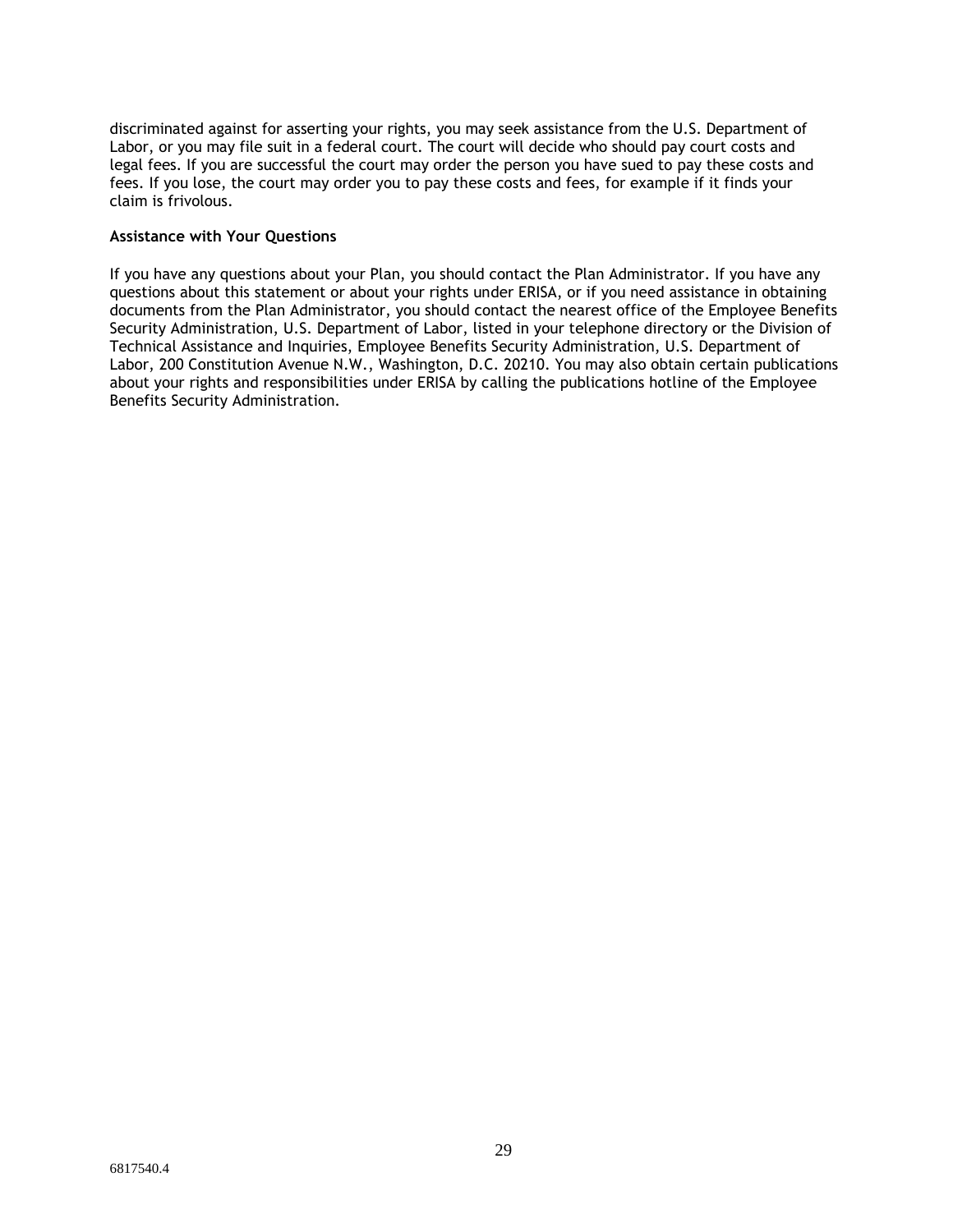### **DEFINITIONS**

**Charges** means the actual billed charges; except when the provider has contracted directly or indirectly with CVS/Caremark for a different amount.

**Child(ren)** means the following:

Your natural, legally adopted, step, foster, or those of a qualified domestic partner relationship. This includes children:

- Who are under age 26;
- Who are over age 26, permanently disabled and incapable of self-sustaining employment because of a mental or physical handicap. Disabled dependents must be approved by Social Security and have been disabled prior to their 26th birthday, and proof of disabled status must be submitted upon request;
- For whom you are a legal guardian (and became their guardian before their 18th birthday);
- For whom you are required to provide prescription drug coverage under a qualified medical support order (and who is a qualified IRS dependent); and
- An adopted child includes a child placed in your physical custody for purpose of adoption. If prior to completion of the legal adoption the child is removed from your custody, the child's status as an adopted child will end.

**Claim Administrator** means CVS/Caremark. The Claim Administrator is responsible for processing claims for Prescription Drug benefits in accordance with this SPD.

**Dependent(s)** means your Spouse/Domestic Partner and/or Child(ren)/Domestic Partner's Child(ren).

**Domestic Partner** means a person who meets and continues to meet all of the criteria detailed in the NVIDIA Affidavit of Domestic Partnership, provided that the domestic partnership has been internally registered with NVIDIA by the filing of a properly completed NVIDIA Affidavit of Domestic Partnership. The term Domestic Partner shall also include a person in a civil union or registered domestic partnership with an Eligible Employee, as defined under the laws of a state that recognizes such arrangements, provided that proof has been filed with NVIDIA.

**Eligible Employee** means a regular full-time or part-time U.S.-based employee or intern scheduled to work 20 or more hours per week.

**Employer** means NVIDIA Corporation or its successors.

**Maintenance Drug** is a Prescription Drug or Related Supply that is used on a routine or long-term continuing basis for the prevention or treatment of chronic or long-term health conditions and/or other medications as specified by CVS/Caremark.

**Maximum Reimbursable Charge** for Prescription Drugs, Related Supplies or other covered services is determined based on the lesser of: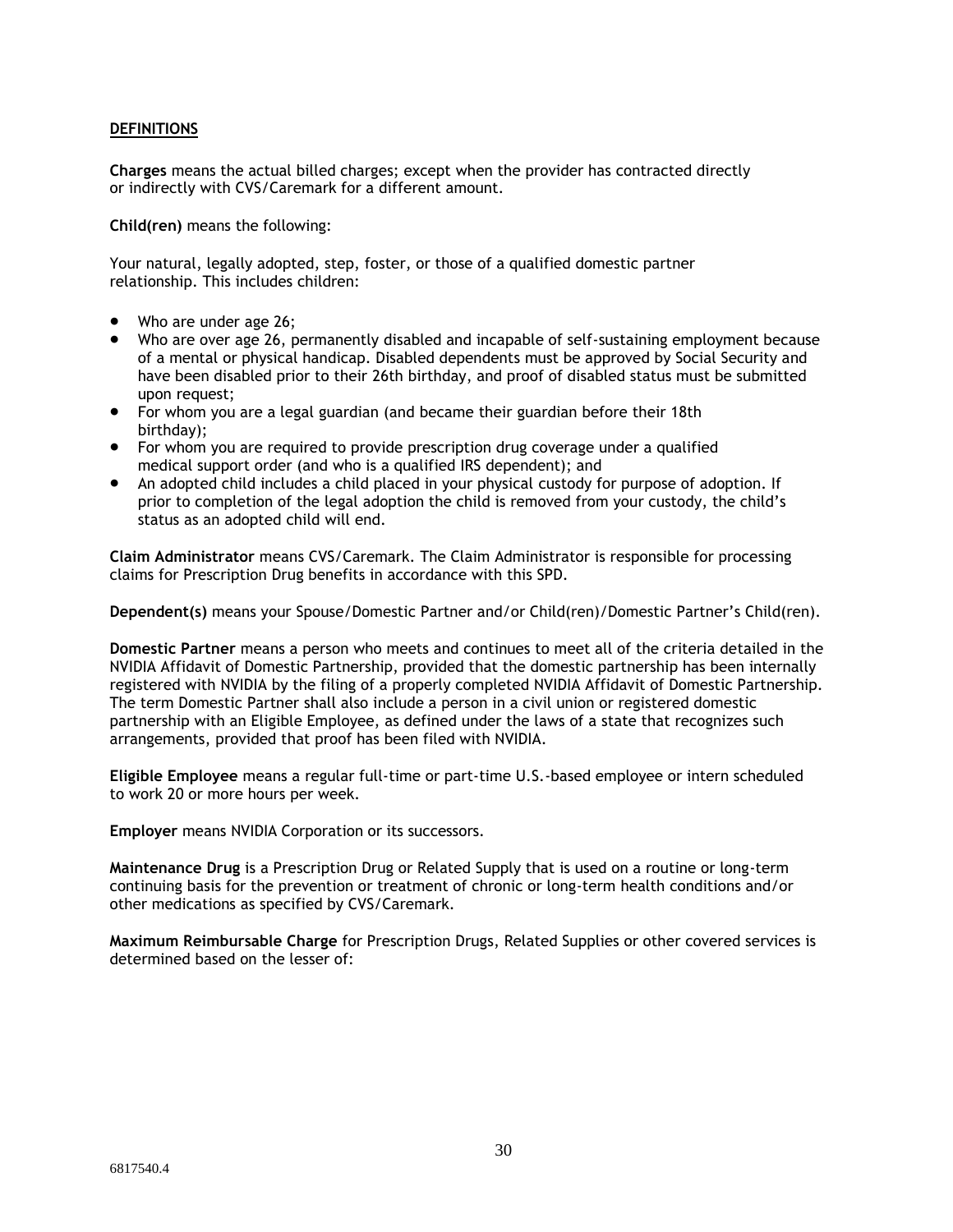- the provider's normal charge for a similar service or supply; or
- a NVIDIA-selected percentile of charges made by providers of such Prescription Drugs, Related Supply or other covered service in the geographic area where it is received as compiled in a database selected by CVS/Caremark.

The Maximum Reimbursable Charge is subject to all other benefit limitations and applicable coding and payment methodologies determined by CVS/Caremark. Additional information about how CVS/Caremark determines the Maximum Reimbursable Charge or for help determining the Maximum Reimbursable Charge for a Prescription Drug, Related Supply or other covered services is available upon request by calling the toll-free number shown on your ID card.

### **Medically Necessary/Medical Necessity**

Medically Necessary Covered Services and Supplies are those determined by the Medical Director to be:

- required to diagnose or treat an illness, injury, disease or its symptoms;
- in accordance with generally accepted standards of medical practice;
- clinically appropriate in terms of type, frequency, extent, site and duration;
- not primarily for the convenience of the patient, Physician or other health care provider; and
- rendered in the least intensive setting that is appropriate for the delivery of the services and supplies. Where applicable, the Medical Director may compare the cost-effectiveness of alternative services, settings or supplies when determining least intensive setting.

**Necessary Services and Supplies** include any charges, except charges for Bed and Board, made by a Hospital on its own behalf for medical services and supplies actually used during hospital confinement, any charges, by whomever made, for licensed ambulance service to or from the nearest Hospital where the needed medical care and treatment can be provided; and any charges, by whomever made, for the administration of anesthetics during hospital confinement.

The term Necessary Services and Supplies will not include any charges for special nursing fees, dental fees or medical fees.

**Participating Pharmacy** means a hospital or an entity that has a direct or indirect contractual arrangement with CVS/Caremark to provide covered services with regard to a particular medical plan under which the participant is covered.

**Pharmacy** means a retail Pharmacy, or CVS/Caremark Mail Service Pharmacy.

### **Pharmacy & Therapeutics (P&T) Committee**

A committee of CVS/Caremark Participating Providers, Medical Directors and Pharmacy Directors which regularly reviews Prescription Drugs and Related Supplies for safety and efficacy. The P&T Committee evaluates Prescription Drugs and Related Supplies for potential addition to or deletion from the Prescription Drug List and may also set dosage and/or dispensing limits on Prescription Drugs and Related Supplies.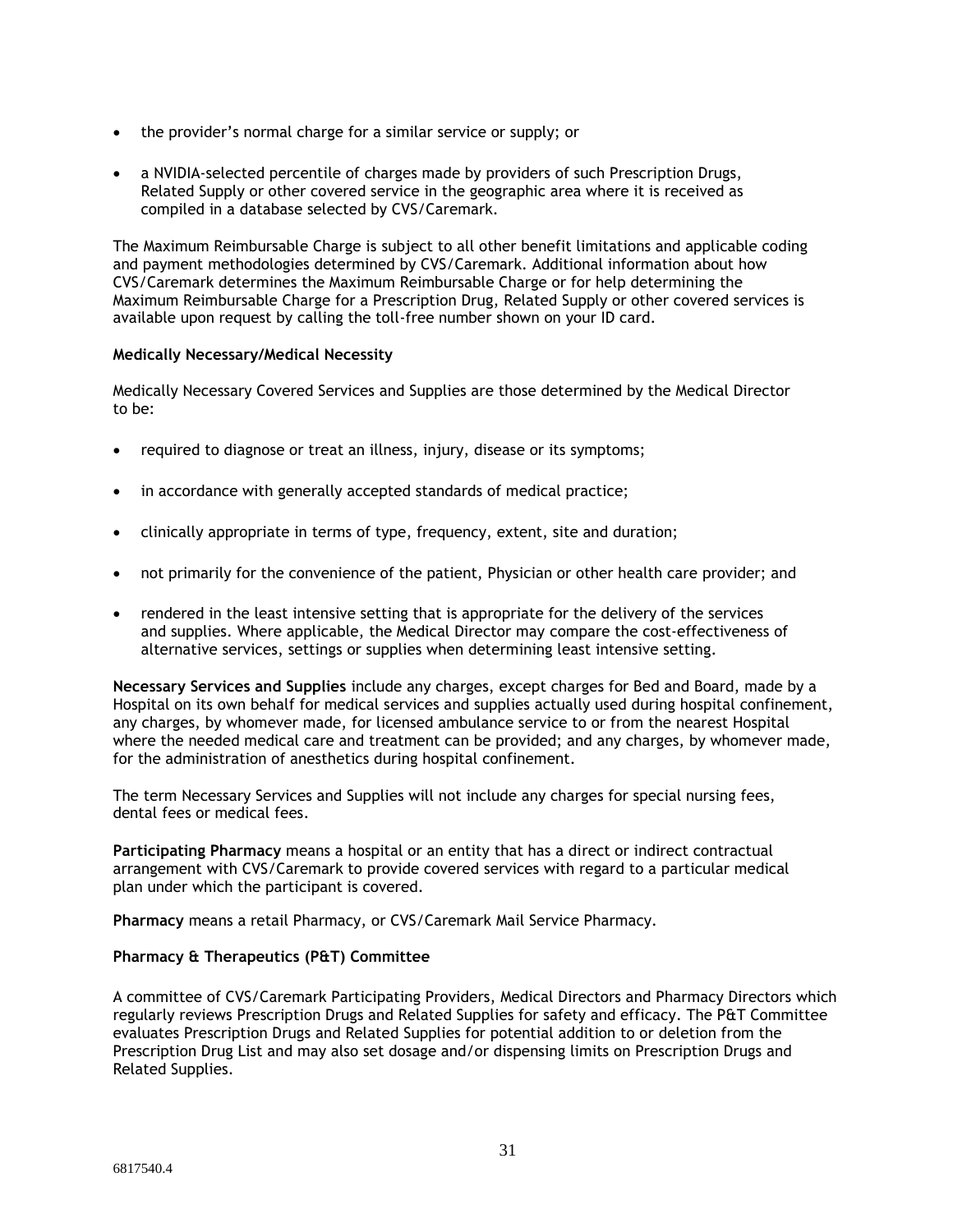**Physician** means a licensed medical practitioner who is practicing within the scope of his license and who is licensed to prescribe and administer drugs or to perform surgery. It will also include any other licensed medical practitioner whose services are required to be covered by law in the locality where the policy is issued if he is:

- operating within the scope of his license; and
- performing a service for which benefits are provided under this Plan when performed by a Physician.

**Plan** means the self-funded Prescription Drug component of the NVIDIA Welfare Plan described in this SPD. This SPD is a "Component Document" as that term is defined under the NVIDIA Welfare Plan and is incorporated by reference into the NVIDIA Welfare Plan and Summary Plan Description.

**Prescription Drug** means a drug which has been approved by the Food and Drug Administration for safety and efficacy; certain drugs approved under the Drug Efficacy Study Implementation review; or drugs marketed prior to 1938 and not subject to review, and which can, under federal or state law, be dispensed only pursuant to a Prescription Order.

**Prescription Drug List** means a list of approved Prescription Drugs and Related Supplies. The Prescription Drugs and Related Supplies included in the Prescription Drug List have been approved in accordance with parameters established by the P&T Committee. The Prescription Drug List is regularly reviewed and updated.

**Note: Effective January 1, 2021, the prescription drug Hizentra will be a covered medication for patients diagnosed with Autoimmune Autonomic Small Fiber Polyneuropathy, a symptom of which is POTS (postural tachycardia syndrome).**

**Prescription Order or Prescription** means the lawful authorization for a Prescription Drug or Related Supply by a Physician who is duly licensed to make such authorization within the course of such Physician's professional practice and each authorized refill thereof.

**Related Supplies** means diabetic supplies (insulin needles and syringes, lancets and glucose test strips), needles and syringes for injectables covered under the Plan, and spacers for use with oral inhalers.

**Spouse** means the person who is recognized as the Eligible Employee's spouse in accordance with the laws of any state, the District of Columbia, a United States territory or a foreign jurisdiction. The term "Spouse" shall not include a domestic partner or a civil union partner.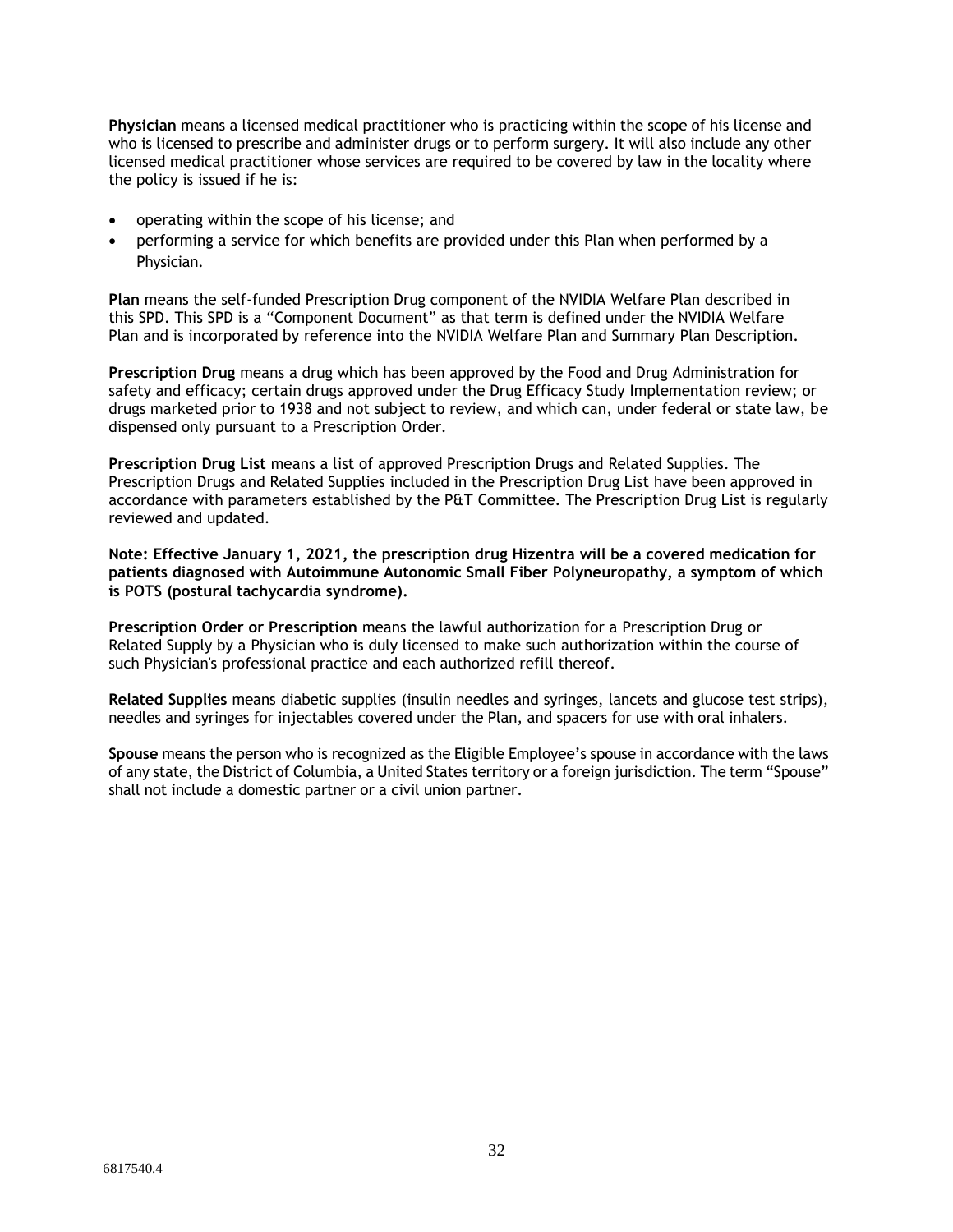### **APPENDIX I**

### **Definitions**

For the purpose of this section only, the following terms have the meanings as set forth below:

### **Plan**

Any of the following that provide benefits or services for prescription drug benefits:

- Group Insurance and/or group-type coverage, whether insured or self-insured which neither can be purchased by the general public, nor is individually underwritten, including closed panel coverage;
- Governmental benefits as permitted by law, excepting Medicaid, Medicare and Medicare supplement policies; and
- Medical benefits coverage of group, group-type, and individual automobile contracts.

Each Plan or part of a Plan which has the right to coordinate benefits will be considered a separate Plan.

### **Primary Plan**

The plan that determines and provides or pays benefits without taking into consideration the existence of any other plan.

### **Secondary Plan**

A plan that determines and may reduce benefits after taking into consideration, the benefits provided or paid by the Primary Plan. A Secondary Plan may also recover from the Primary Plan the Reasonable Cash Value of any services it provided to you.

### **Allowable Expenses**

A necessary reasonable and customary service or expense including deductibles, coinsurance and copayments that is covered in full or in part by any plan covering you. When a plan provides benefits in the form of services, the Reasonable Cash Value of each service is the Allowable Expenses and is a paid benefit.

Examples of expenses or services that are not Allowable Expenses include but are not limited to the following:

- An expense or service or a portion of an expense or service that is not covered by any of the Plans is not an Allowable Expense;
- If you are covered by two or more Plans that provide services or supplies on the basis of reasonable and customary fees, any amount in excess of the highest reasonable and customary fee is not an Allowable Expense;
- If you are covered by one Plan that provide services or supplies on the basis of reasonable and customary fees and one Plan that provide services or supplies on the bases of negotiated fees the Primary Plan's fee arrangement shall be the Allowable Expense; and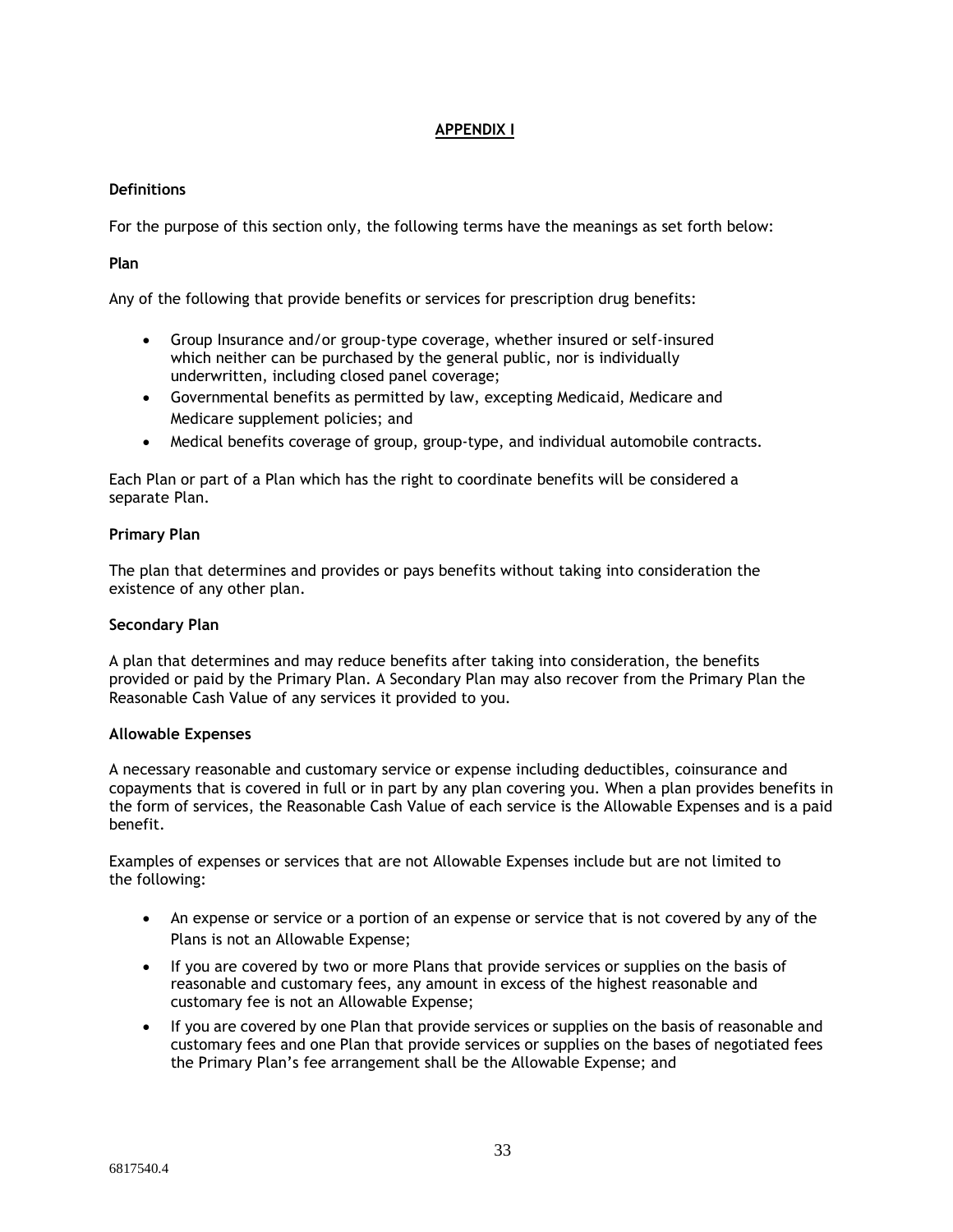• If your benefits are reduced under the Primary Plan (through the imposition of higher copayment amount, higher coinsurance percentage, a deductible and/or a penalty) because you did not comply with plan provisions or because you did not use a preferred provider, the amount of the reduction is not an Allowable Expense.

#### **Claims Determination Period**

A calendar year, but does not include any part of a year during which you are not covered under this policy or any date before this section or any similar provision takes effect.

### **Reasonable Cash Value**

An amount which a duly licensed provider of pharmaceuticals Services and Related Supplies usually charge and which is within the range of fees usually charged for the same Services and Related Supplies by other licensed providers located within the immediate geographic area where the pharmaceutical Services and Related Supplies are purchased.

### **Order of Benefit Determination Rules**

A Plan that does not have a coordination of benefits rule consistent with this section shall always be the Primary Plan. If the Plan does have a coordination of benefits rule consistent with this section, the first of the following rules that applies to the situation is the one to use:

- The Plan that covers you as an enrollee or an employee shall be the Primary Plan and the Plan that covers you as a Dependent shall be the Secondary Plan;
- If you are a Dependent child whose Parents are not divorced or legally separated, the Primary Plan shall be the plan be the Plan which covers the parent whose birthday falls first in the calendar year as an enrollee or an employee;
- If you are the Dependent of divorced or separated parents, benefits for the Dependent shall be determined in the following order:
	- $\circ$  first if a court decree states that one parent is responsible for the child's healthcare expenses or health coverage and the Plan for that parent has actual knowledge of the terms of the court order, but only from the time of actual knowledge;
	- $\circ$  then, the Plan of the parent with custody of the child;
	- $\circ$  then, the Plan of the spouse of the parent with custody of the child;
	- $\circ$  then, the Plan of the parent not having custody of the child, and
	- $\circ$  finally, the Plan of the spouse of the parent not having custody of the child;
- The Plan that covers you as an active employee (or as that employee's Dependent) shall be the Primary Plan and the Plan that covers you as a laid off or retired employee (or as the employee's Dependent shall be the secondary Plan. If the other plan does not have a similar provision and, as a result, the Plans cannot agree on the order of benefit determination, this paragraph shall not apply;
- The Plan that covers you under a right of continuation which is provided by federal or state law shall be the Secondary Plan and the Plan that covers you as an active employee or retiree (or as that employee's Dependent) shall be the Primary Plan. If the other Plan does not have a similar provision and, as a result, the Plans cannot agree on the order of benefit determination, this paragraph shall not apply; and
- If one of the Plans that covers you is issued out of the state whose laws govern this Policy, and determines the order of benefits based upon the gender of a parent and as a result, the Plans do not agree on the order of benefit determination, the Plan with the gender rules shall determine the order of benefits.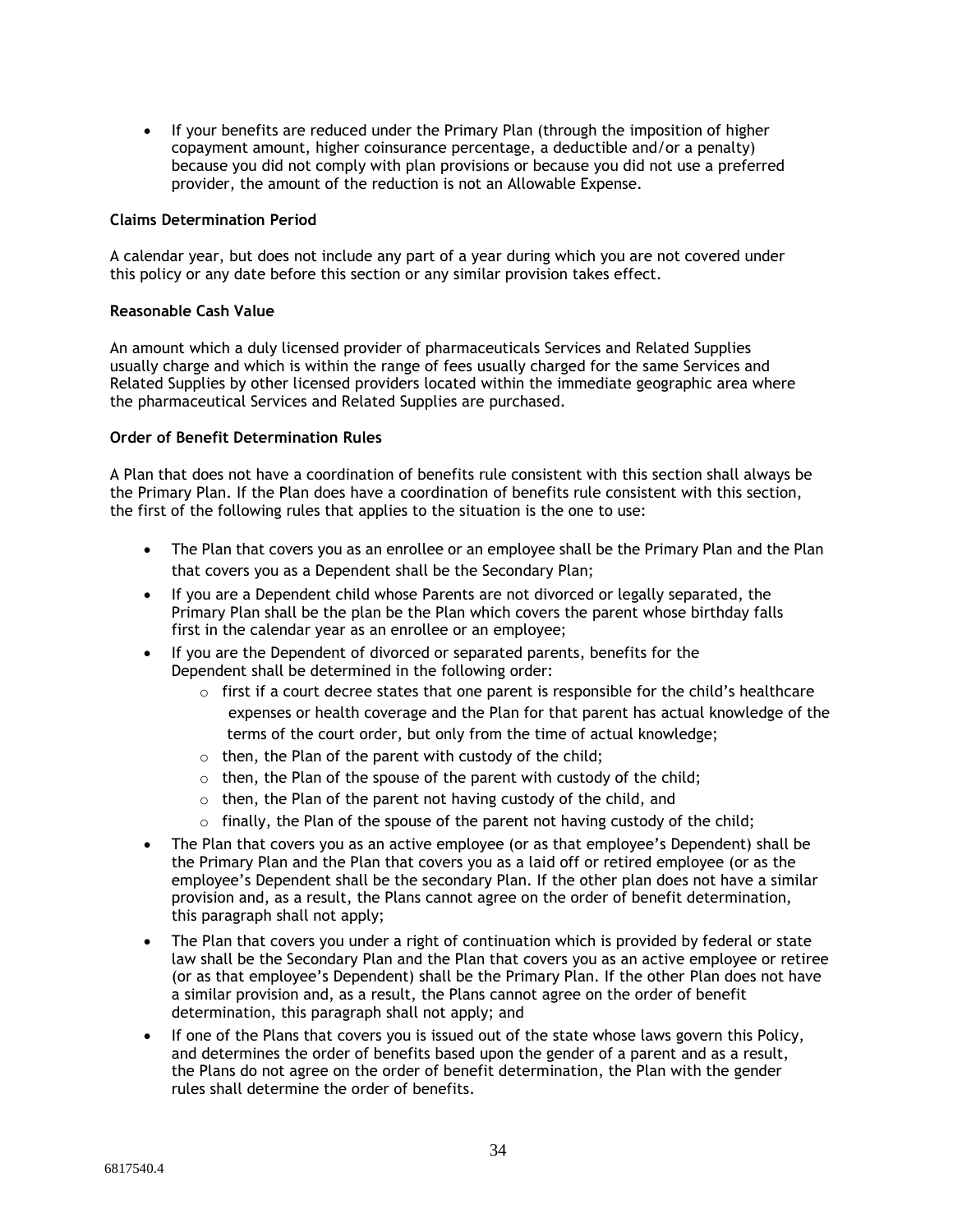If none of the above rules determines the order of benefits, the Plan that has covered you for the longer period of time shall be primary.

#### **Effect on the Benefits of This Plan**

If this Plan is the Secondary Plan, this Plan may reduce benefits so that the total benefits paid by all Plans during a Claim Determination Period are not more than 100% of the total of all Allowable Expenses.

#### **Recovery of Excess Benefits**

If CVS/Caremark pays charges for benefits that should have been paid by the Primary Plan, or if CVS/Caremark pays charges in excess of those for which we are obligated to provide under the Policy, CVS/Caremark will have the right to recover the actual payment made or the Reasonable Cash Value of any Services or Related Supplies.

CVS/Caremark will have sole discretion to seek such recovery from any person to, or for whom, or with respect to whom, such Services and Related Supplies were provided or such payments made by any insurance company, healthcare plan or other organization. If we request, you mus t execute and deliver to us such instruments and documents as we determine are necessary to secure the right of recovery.

#### **Right to Receive and Release Information**

CVS/Caremark without consent or notice to you, may obtain information from and release information to any other Plan with respect to you in order to coordinate your benefits pursuant to this section. You must provide us with any information we request in order to coordinate your benefits pursuant to this section. This request may occur in connection with a submitted claim; if so, you will be advised that the "other coverage" information, (including an Explanation of Benefits paid under the Primary Plan) is required before the claim will be processed for payment. If no response is received within 90 days of the request, the claim will be denied. If the requested information is subsequently received, the claim will be processed.

### **Medicare Eligible**

The Pharmacy Expense Insurance for:

- a former Employee who is eligible for Medicare and whose insurance is continued for any reason as provided in this plan;
- a former Employee's Dependent, or a former Dependent Spouse, who is eligible for Medicare and whose insurance is continued for any reason as provided in this plan;
- an Employee whose Employer and each other Employer participating in the Employer's plan have fewer than 100 Employees and that Employee is eligible for Medicare due to disability;
- the Dependent of an Employee whose Employer and each other Employer participating in the Employer's plan have fewer than 100 Employees and that Dependent is eligible for Medicare due to disability;
- an Employee or a Dependent of an Employee of an Employer who has fewer than 20 Employees, if that person is eligible for Medicare due to age;
- an Employee, retired Employee, Employee's Dependent or retired Employee's Dependent who is eligible for Medicare due to End Stage Renal Disease after that person has been eligible for Medicare for 30 months; and
- will be modified, where permitted by the rules established by the Social Security Act of 1965 as amended, as follows: